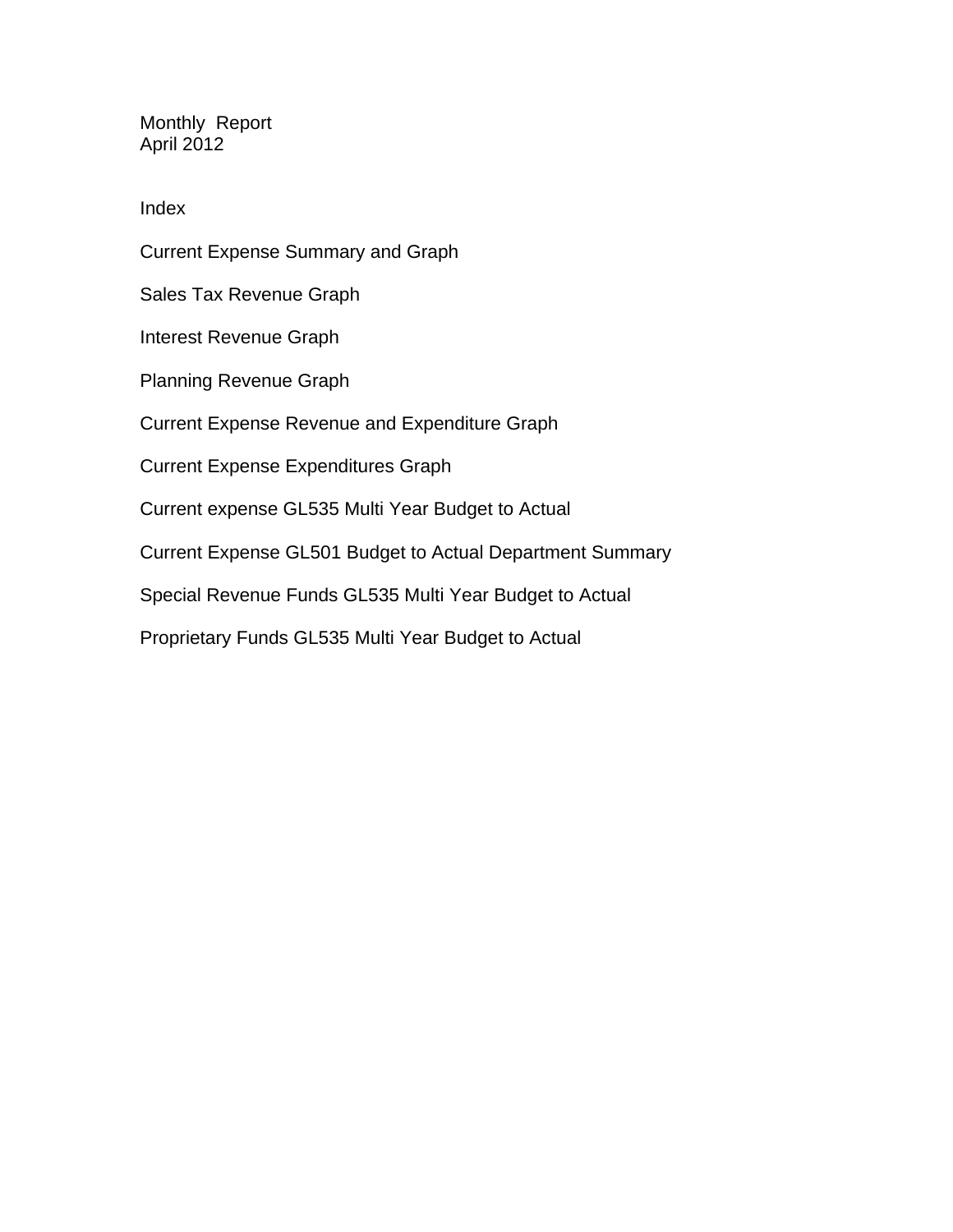| CURRENT EXPENSE Thousands (000's) |                |                     |                         |               |                |            |                        |               |                |            |                         |               |
|-----------------------------------|----------------|---------------------|-------------------------|---------------|----------------|------------|------------------------|---------------|----------------|------------|-------------------------|---------------|
|                                   |                | <b>Current Year</b> |                         |               |                | 2011       |                        |               |                | 2010       |                         |               |
|                                   | Current        | <b>YTD</b>          | <b>Budget</b>           | % VS          | Current        | <b>YTD</b> | <b>Budget</b>          | % VS          | Current        | <b>YTD</b> | <b>Budget</b>           | % VS          |
|                                   | Actual         | Actual              | Net of Beg.<br>Fund Bal | <b>Budget</b> | Actual         | Actual     | Net of Beg<br>Fund Bal | <b>Budget</b> | Actual         | Actual     | Net of Beg.<br>Fund Bal | <b>Budget</b> |
| Revenue                           |                |                     |                         |               |                |            |                        |               |                |            |                         |               |
| <b>Property Tax</b>               | 2,621          | 2,736               | 7,797                   | 35%           | 1,767          | 1,966      | 7,827                  | 25%           | 2,151          | 2,562      | 7,368                   | 35%           |
| Sales Tax                         | 289            | 1.307               | 3,850                   | 34%           | 281            | 1,274      | 4,111                  | 31%           | 306            | 1.357      | 4,326                   | 31%           |
| <b>Planning and Community</b>     | 121            | 384                 | 1,656                   | 23%           | 109            | 452        | 1,412                  | 32%           | 117            | 437        | 1,229                   | 36%           |
| Interest - Investment             | 9              | 126                 | 250                     | 50%           | 4              | 56         | 200                    | 28%           | 10             | 122        | 550                     | 22%           |
| Other                             | 524            | 1,761               | 4,507                   | 39%           | 429            | 2,238      | 4,886                  | 46%           | 470            | 2,059      | 5,171                   | 40%           |
| Subtotal                          | 3,564          | 6,314               | 18,060                  | 35%           | 2,590          | 5,986      | 18,436                 | 32%           | 3,054          | 6,537      | 18,644                  | 35%           |
| Intergovernmental (Grants)        | 48             | 204                 | 1,066                   | 19%           | 141            | 242        | 1,040                  | 23%           | 150            | 280        | 807                     | 35%           |
| Total                             | 3,612          | 6,518               | 19,126                  | 34%           | 2,731          | 6,228      | 19,476                 | 32%           | 3,205          | 6,817      | 19,451                  | 35%           |
| Interfund Transfers-In            | $\blacksquare$ | 2,201               | 2,301                   | 96%           | $\blacksquare$ | 1,879      | 1,919                  | 98%           | $\blacksquare$ | 1,948      | 1,948                   | 100%          |
| Use of Beg Fund Balance           |                |                     | 130                     | 0%            |                |            | 185                    | 0%            | ä,             | ä,         | 1,210                   | 0%            |
| <b>Total Revenue</b>              | 3,612          | 8,719               | 21,557                  | 40%           | 2,731          | 8,107      | 21,580                 | 38%           | 3,205          | 8,765      | 22,609                  | 39%           |
|                                   |                |                     |                         |               |                |            |                        |               |                |            |                         |               |
| Expenditures                      | 1,498          | 6,600               | 20,371                  | 32%           | 1,502          | 6,444      | 19,917                 | 32%           | 1,926          | 6,917      | 21,347                  | 32%           |
| Interfund Transfers-Out           |                | 1,052               | 1,186                   | 89%           |                | 1,205      | 1,663                  | 72%           | 95             | 1,357      | 1,262                   | 108%          |
| <b>Total Expenditures</b>         | 1,498          | 7,652               | 21,557                  | 35%           | 1,502          | 7,649      | 21,580                 | 35%           | 2,021          | 8,274      | 22,609                  | 37%           |
| <b>Net Current Expense</b>        | 2,114          | 1.067               | $\mathbf 0$             |               | 1,229          | 458        | 0                      |               | 1,184          | 491        | 0                       |               |





H:\Accounting\Monthly Reports\2012 Mo Report\0412 Apr 2012.xls 5/14/2012 10:53 AM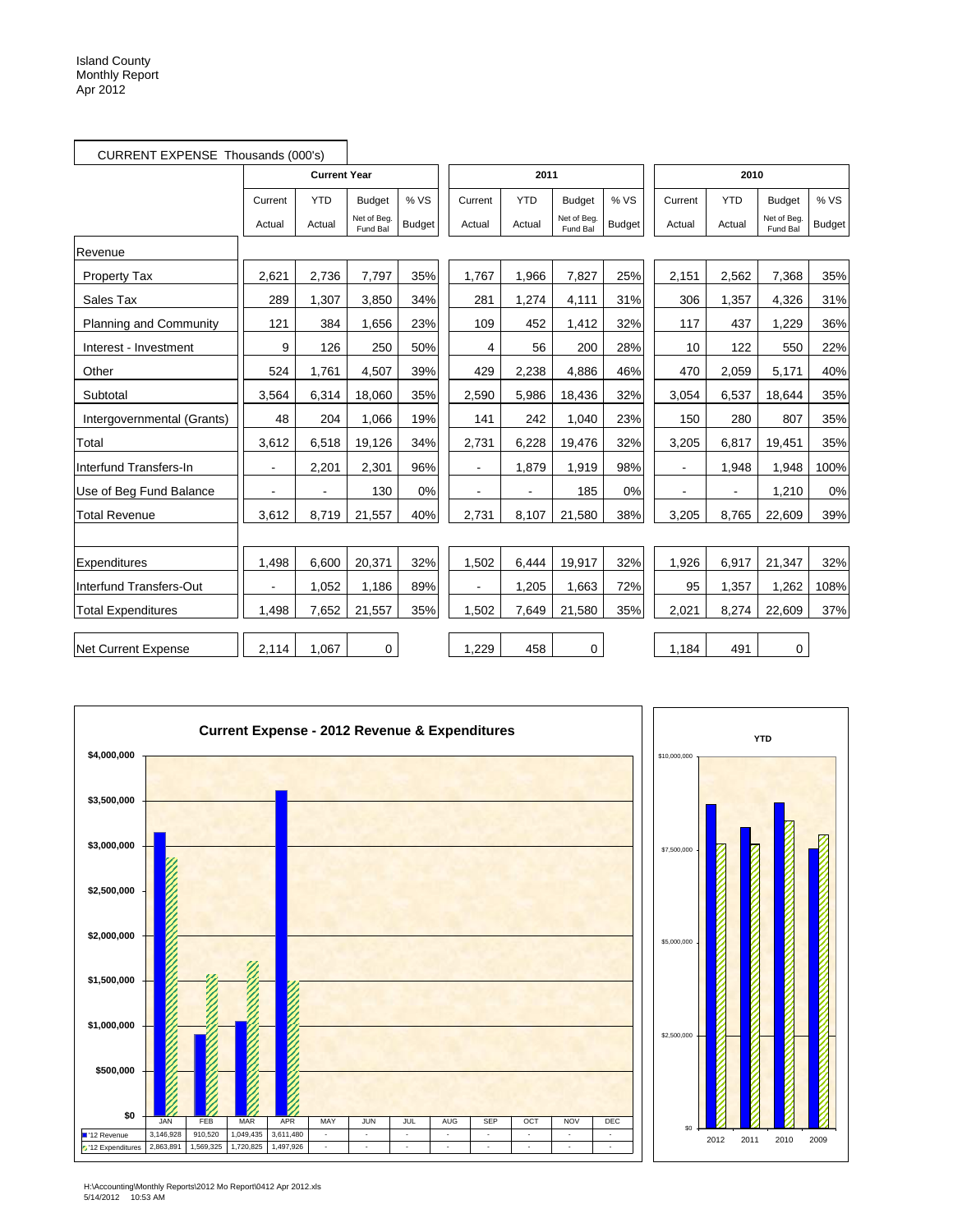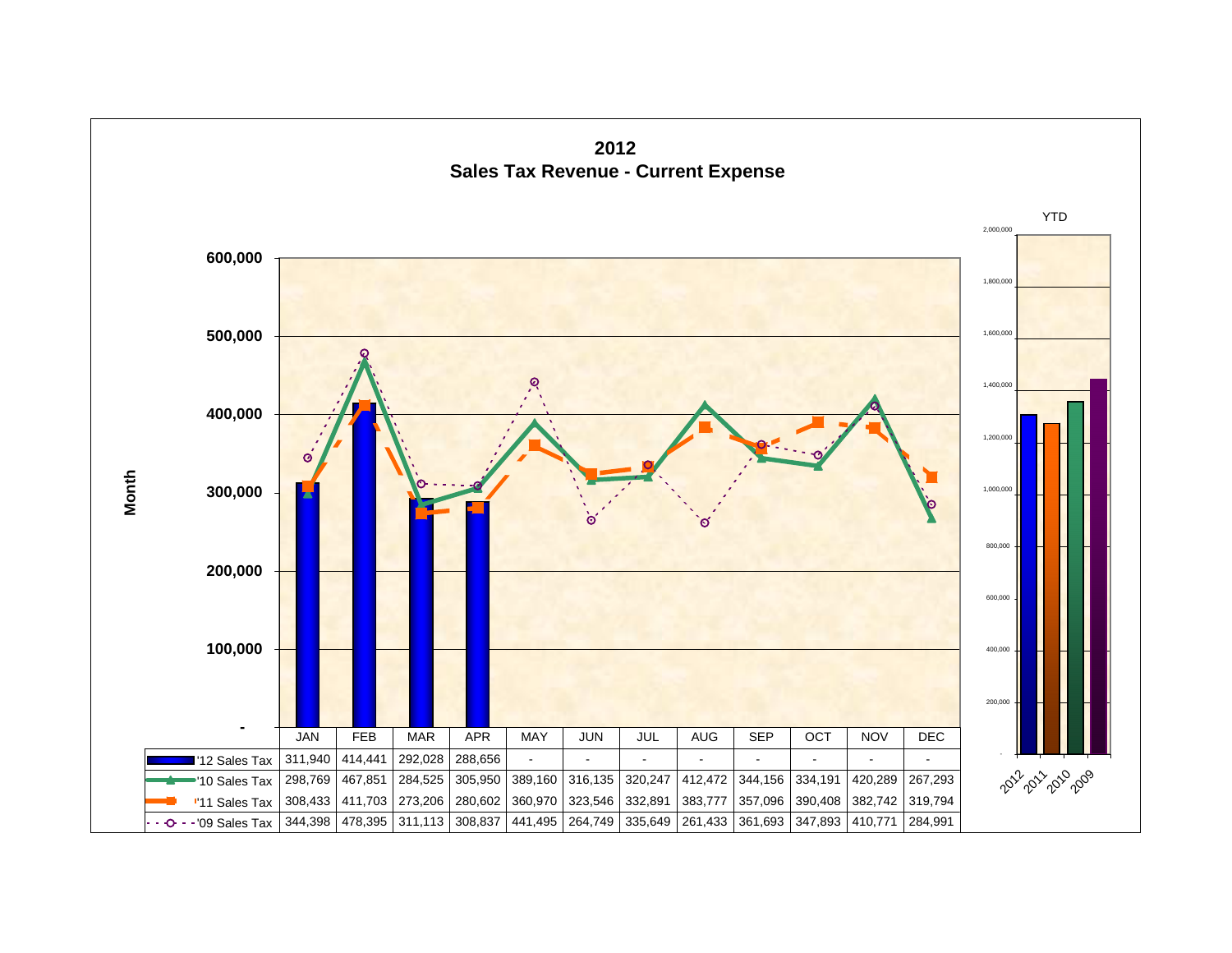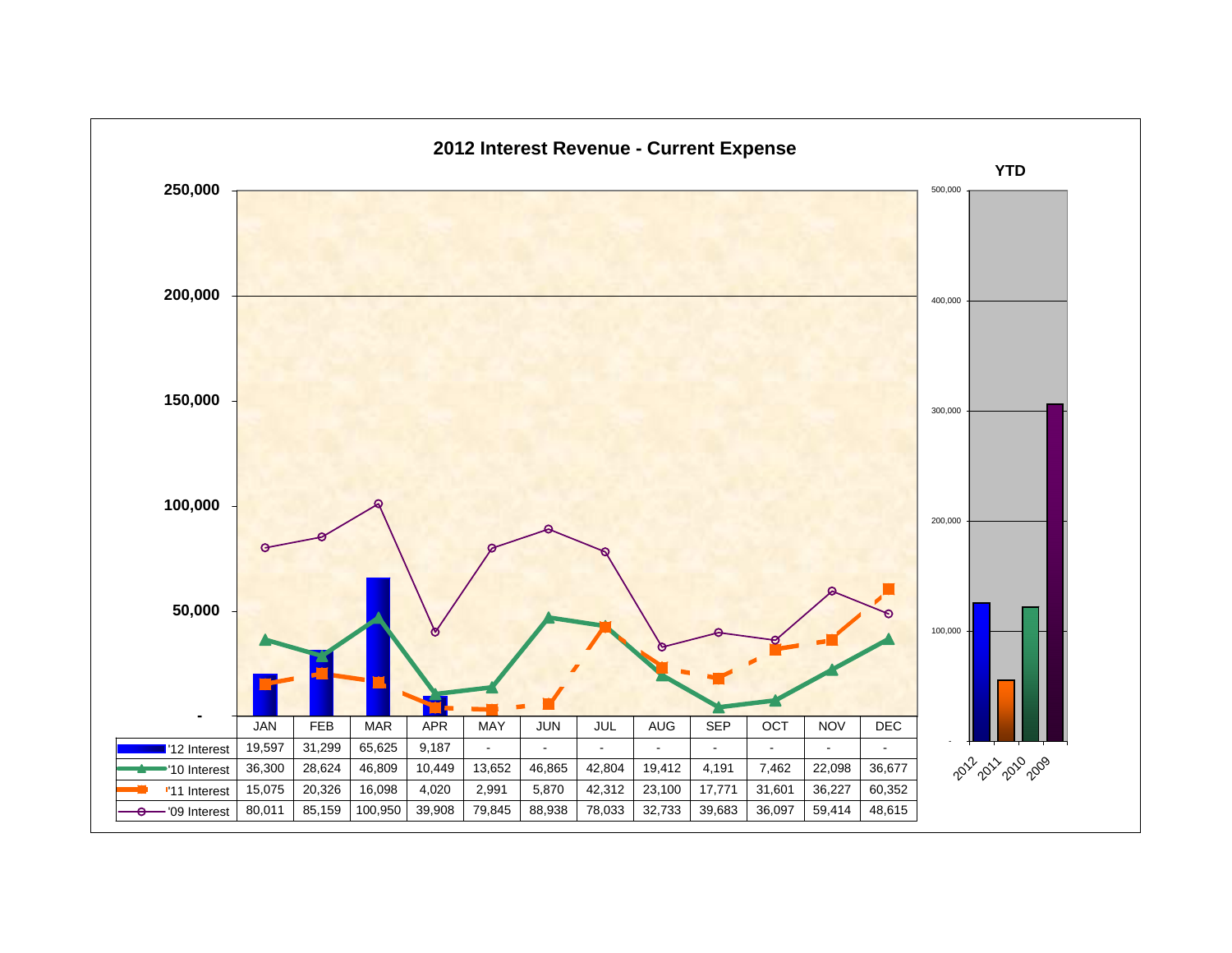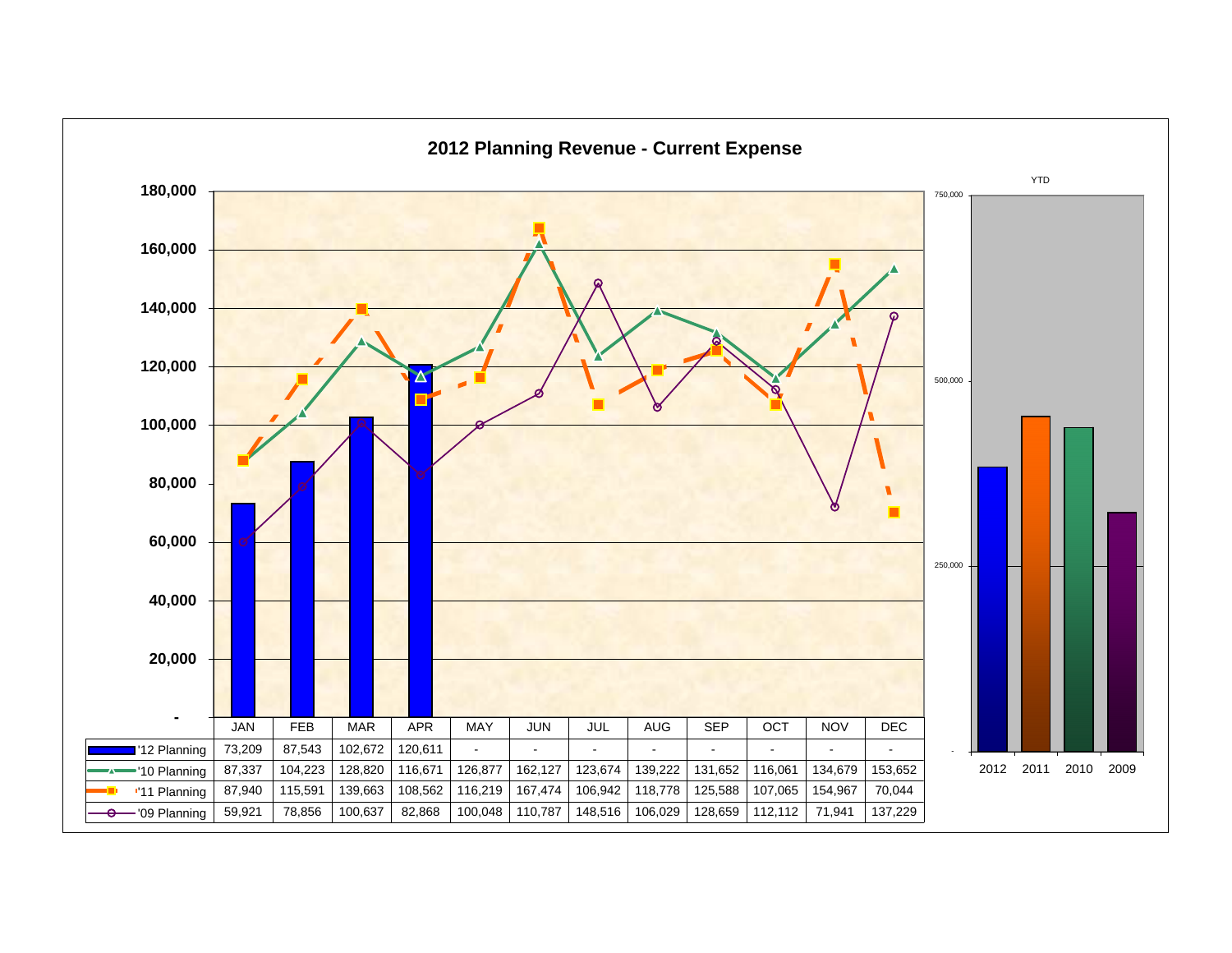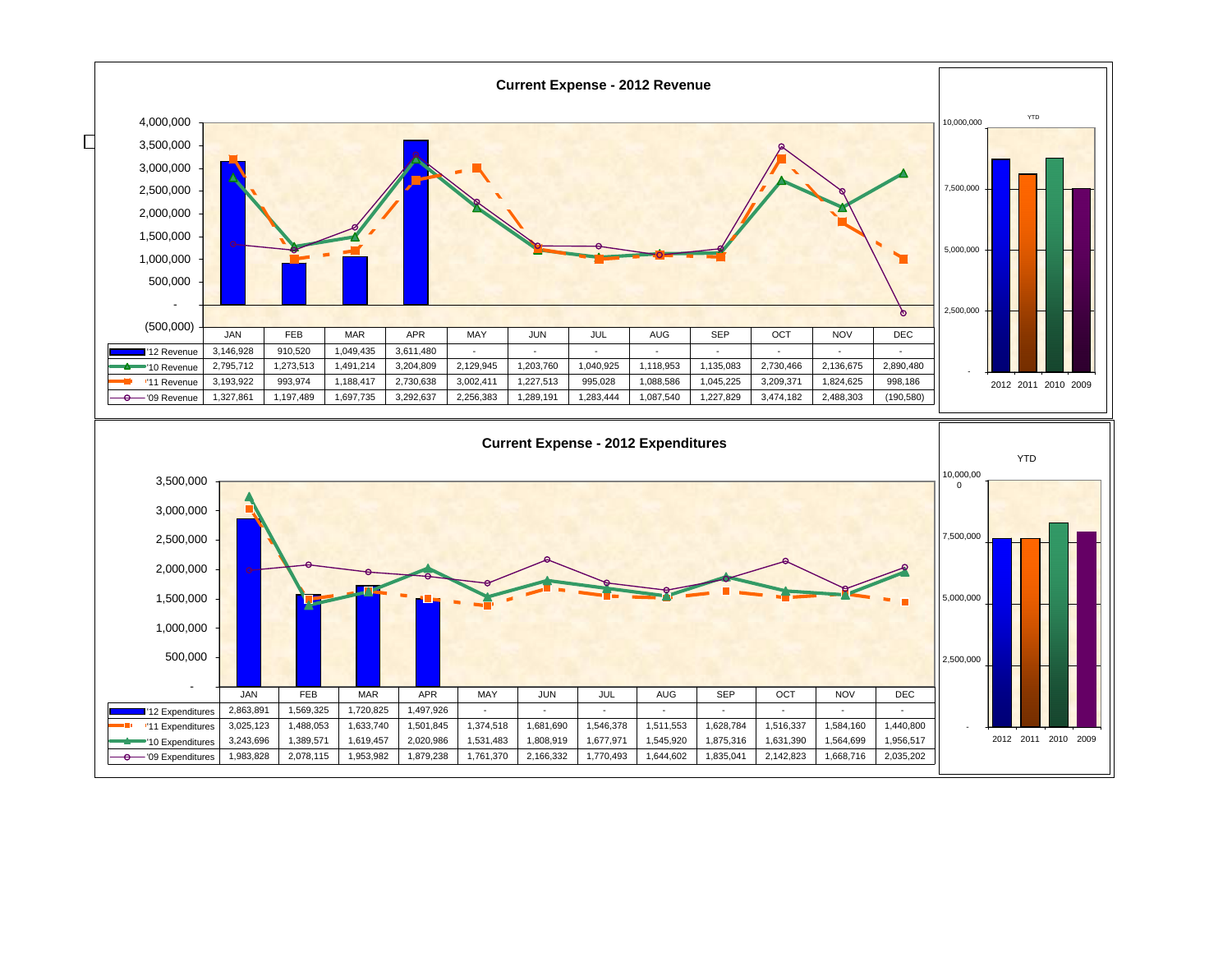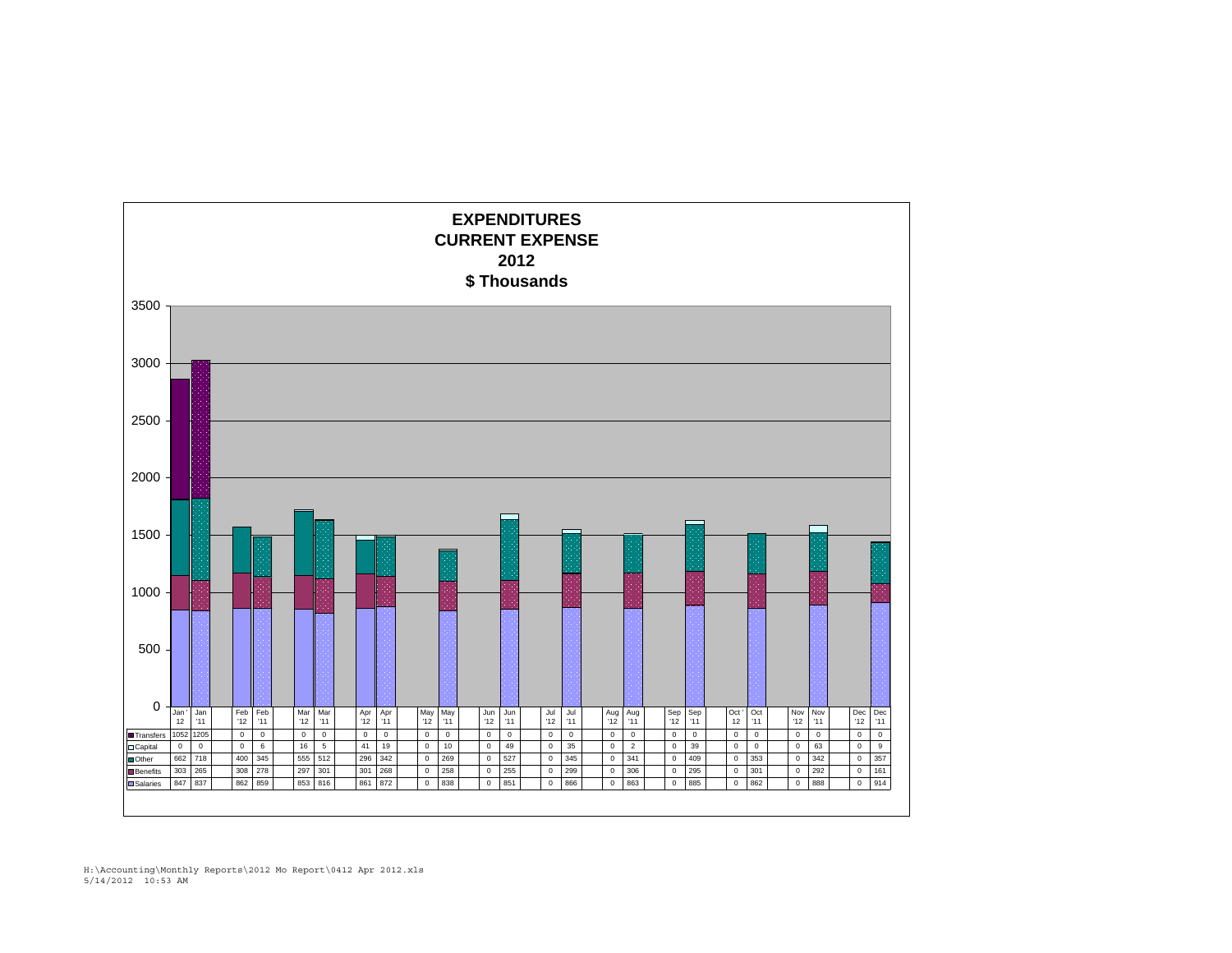|                              |                    |                                    |                | 2012            | 2012<br>Month  | 2012<br>Year to | 2012<br>Encumbered | 2012            |                |
|------------------------------|--------------------|------------------------------------|----------------|-----------------|----------------|-----------------|--------------------|-----------------|----------------|
|                              |                    | <b>Prior Years to Date Actuals</b> |                | Approved        | to Date @      | Date @          | Amount @           | Balance @       | <b>Percent</b> |
| Object                       | <b>Description</b> | 2010                               | 2011           | <b>Budget</b>   | 04/30/2012     | 04/30/2012      | 04/30/2012         | 04/30/2012      | YTD.           |
| <b>CURRENT EXPENSE (001)</b> |                    |                                    |                |                 |                |                 |                    |                 |                |
| USE OF FUND BALANCE          |                    | 0.00                               | 0.00           | 130.000.00      | 0.00           | 0.00            | 0.00               | 130.000.00      | $0\%$          |
| <b>REVENUES</b>              |                    | 6,536,893.69                       | 5,985,636.44   | 18,060,527.00   | 3,563,571.79   | 6,314,016.84    | 0.00               | 11,746,510.16   | 35 %           |
| <b>GRANT REVENUES</b>        |                    | 280.454.78                         | 242.315.52     | 1.066.288.00    | 47.908.19      | 203.786.92      | 0.00               | 862.501.08      | 19 %           |
| <b>EXPENDITURES</b>          |                    | (6,916,924.03)                     | (6,443,655.17) | (20.371.421.25) | (1,497,925.55) | (6,600,013.07)  | (31,643.12)        | (13,739,765.06) | 33 %           |
| <b>TRANSFERS IN</b>          |                    | .947.900.00                        | 1,879,000.00   | 2,300,560.00    | 0.00           | 2.200.560.00    | 0.00               | 100.000.00      | 96 %           |
| <b>TRANSFERS OUT</b>         |                    | (1,356,786.77)                     | 1,205,107.00)  | (1,185,954.00)  | 0.00           | (1,051,954.00)  | 0.00               | (134,000.00)    | 89%            |
| Net CURRENT EXPENSE (001)    |                    | 491.537.67                         | 458.189.79     | (0.25)          | 2,113,554.43   | 1,066,396.69    | (31,643.12)        | (1,034,753.82)  |                |
| <b>Grand Total All Funds</b> |                    | 491.537.67                         | 458.189.79     | (0.25)          | 2,113,554.43   | 1,066,396.69    | (31,643.12)        | (1,034,753.82)  |                |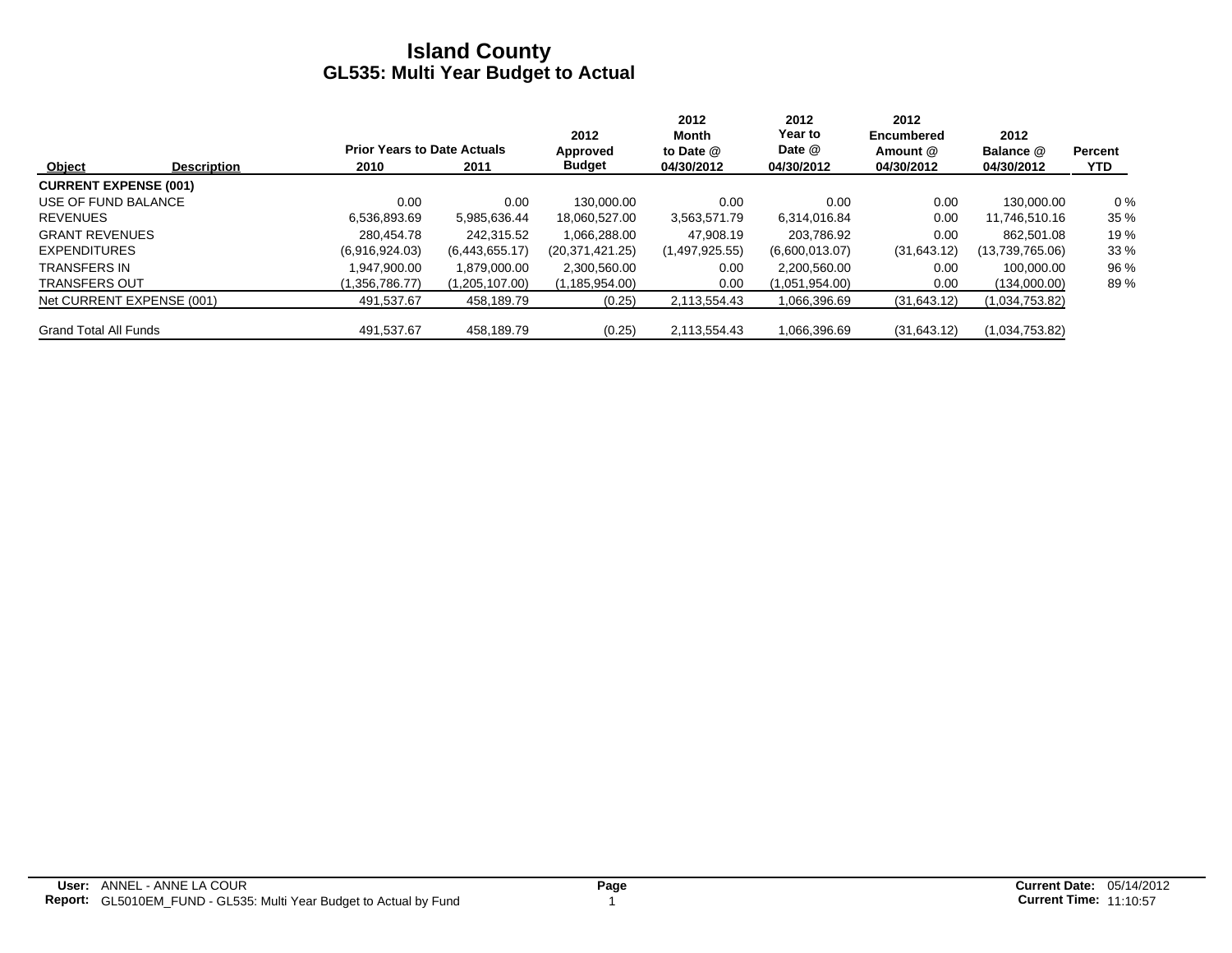| <b>Encumbrance</b><br><b>YTD</b><br><b>Budget</b><br><b>Balance</b><br><b>Actual</b><br>Dept: 11 PUBLIC WORKS<br>Revenue<br>187.85<br>10,560.00<br>19,837.56<br>0.00<br>(9,277.56)<br>4,000.00<br><b>36 MISCELLANEOUS REVENUES</b><br>9.00<br>0.00<br>3,991.00<br>0.22<br>170,538.35<br>39 OTHER FINANCING SOURCES<br>167,060.00<br>0.00<br>(3,478.35)<br>102.08<br>104.82<br>181,620.00<br>190,384.91<br>0.00<br>(8,764.91)<br><b>Revenue Total:</b><br><b>Expenditures</b><br>10 SALARIES & BENEFITS<br>126,700.00<br>81,875.30<br>35.37<br>44,824.70<br>0.00<br>20 MAINTENANCE & OPERATIONS<br>55,420.00<br>15,704.57<br>0.00<br>39,715.43<br>28.33<br>0.00<br><b>30 INTERGOVERMENT</b><br>0.00<br>0.00<br>0.00<br>$0.00\,$<br>182,120.00<br>60,529.27<br>121,590.73<br>0.00<br>33.23<br><b>Expenditure Total:</b><br>(500.00)<br>129,855.64<br>(130, 355.64)<br><b>Dept Total:</b><br>0.00<br><b>Dept: 13 HUMAN SERVICES</b><br><b>Expenditures</b><br>114,315.77<br>25.00<br>152,435.00<br>38,119.23<br>0.00<br>6,010.00<br>6,010.00<br>0.00<br>0.00<br>100.00<br>114,315.77<br>44,129.23<br>158,445.00<br>0.00<br>27.85<br><b>Expenditure Total:</b><br>(158, 445.00)<br>(44, 129.23)<br>0.00<br>(114, 315.77)<br><b>Dept Total:</b><br>Dept: 20 ASSESSOR<br><b>Revenue</b><br>11,700.00<br>53.98<br>6,316.74<br>0.00<br>5,383.26<br>1,000.00<br>998.00<br>2.00<br>0.00<br>0.20<br>6,318.74<br>12,700.00<br>0.00<br>6,381.26<br>49.75<br><b>Revenue Total:</b><br><b>Expenditures</b><br>10 SALARIES & BENEFITS<br>932,251.00<br>308,081.19<br>33.04<br>0.00<br>624,169.81<br>110,830.00<br>14,750.73<br>0.00<br>96,079.27<br>13.30<br><b>Expenditure Total:</b><br>30.94<br>1,043,081.00<br>322,831.92<br>0.00<br>720,249.08<br>(1,030,381.00)<br>(316,513.18)<br>0.00<br>(713, 867.82)<br><b>Dept Total:</b><br>Dept: 21 AUDITOR<br><b>Revenue</b><br>32 LICENSES & PERMITS<br>4,000.00<br>29.00<br>1,160.00<br>0.00<br>2,840.00<br>34 CHARGES FOR GOODS & SERVICES<br>571,000.00<br>0.00<br>392,256.15<br>31.30<br>178,743.85<br><b>36 MISCELLANEOUS REVENUES</b><br>0.00<br>221.10<br>0.00<br>(221.10)<br>0.00<br>575,000.00<br>180,124.95<br>0.00<br>394,875.05<br>31.32<br><b>Revenue Total:</b><br><b>Expenditures</b><br>10 SALARIES & BENEFITS<br>666,795.00<br>211,916.85<br>0.00<br>454,878.15<br>31.78<br>20 MAINTENANCE & OPERATIONS<br>114,950.00<br>30,660.56<br>0.00<br>26.67<br>84,289.44<br><b>Expenditure Total:</b><br>781,745.00<br>242,577.41<br>0.00<br>31.03<br>539,167.59<br>(206,745.00)<br>(62, 452.46)<br>0.00<br>(144, 292.54)<br><b>Dept Total:</b><br>Dept: 24 CLERK<br><b>Revenue</b><br>75,000.00<br>33 INTERGOVERMENTAL REVENUES<br>17,296.65<br>0.00<br>57,703.35<br>23.06<br>34 CHARGES FOR GOODS & SERVICES<br>197,000.00<br>84,060.47<br>0.00<br>42.67<br>112,939.53<br><b>35 FINES &amp; PENALTIES</b><br>59,400.00<br>15,220.50<br>0.00<br>25.62<br>44,179.50<br><b>Current Date: 05/14/2012</b> |                                  |      | <b>Report Date: 04/30/2012</b> |  |         |
|------------------------------------------------------------------------------------------------------------------------------------------------------------------------------------------------------------------------------------------------------------------------------------------------------------------------------------------------------------------------------------------------------------------------------------------------------------------------------------------------------------------------------------------------------------------------------------------------------------------------------------------------------------------------------------------------------------------------------------------------------------------------------------------------------------------------------------------------------------------------------------------------------------------------------------------------------------------------------------------------------------------------------------------------------------------------------------------------------------------------------------------------------------------------------------------------------------------------------------------------------------------------------------------------------------------------------------------------------------------------------------------------------------------------------------------------------------------------------------------------------------------------------------------------------------------------------------------------------------------------------------------------------------------------------------------------------------------------------------------------------------------------------------------------------------------------------------------------------------------------------------------------------------------------------------------------------------------------------------------------------------------------------------------------------------------------------------------------------------------------------------------------------------------------------------------------------------------------------------------------------------------------------------------------------------------------------------------------------------------------------------------------------------------------------------------------------------------------------------------------------------------------------------------------------------------------------------------------------------------------------------------------------------------------------------------------------------------------------------------------------------------------------------------------------------------------------------------------------------------------------------------------------------------------------------------------|----------------------------------|------|--------------------------------|--|---------|
|                                                                                                                                                                                                                                                                                                                                                                                                                                                                                                                                                                                                                                                                                                                                                                                                                                                                                                                                                                                                                                                                                                                                                                                                                                                                                                                                                                                                                                                                                                                                                                                                                                                                                                                                                                                                                                                                                                                                                                                                                                                                                                                                                                                                                                                                                                                                                                                                                                                                                                                                                                                                                                                                                                                                                                                                                                                                                                                                                | <b>Group - Description</b>       |      |                                |  | Percent |
|                                                                                                                                                                                                                                                                                                                                                                                                                                                                                                                                                                                                                                                                                                                                                                                                                                                                                                                                                                                                                                                                                                                                                                                                                                                                                                                                                                                                                                                                                                                                                                                                                                                                                                                                                                                                                                                                                                                                                                                                                                                                                                                                                                                                                                                                                                                                                                                                                                                                                                                                                                                                                                                                                                                                                                                                                                                                                                                                                |                                  |      |                                |  |         |
|                                                                                                                                                                                                                                                                                                                                                                                                                                                                                                                                                                                                                                                                                                                                                                                                                                                                                                                                                                                                                                                                                                                                                                                                                                                                                                                                                                                                                                                                                                                                                                                                                                                                                                                                                                                                                                                                                                                                                                                                                                                                                                                                                                                                                                                                                                                                                                                                                                                                                                                                                                                                                                                                                                                                                                                                                                                                                                                                                | 34 CHARGES FOR GOODS & SERVICES  |      |                                |  |         |
|                                                                                                                                                                                                                                                                                                                                                                                                                                                                                                                                                                                                                                                                                                                                                                                                                                                                                                                                                                                                                                                                                                                                                                                                                                                                                                                                                                                                                                                                                                                                                                                                                                                                                                                                                                                                                                                                                                                                                                                                                                                                                                                                                                                                                                                                                                                                                                                                                                                                                                                                                                                                                                                                                                                                                                                                                                                                                                                                                |                                  |      |                                |  |         |
|                                                                                                                                                                                                                                                                                                                                                                                                                                                                                                                                                                                                                                                                                                                                                                                                                                                                                                                                                                                                                                                                                                                                                                                                                                                                                                                                                                                                                                                                                                                                                                                                                                                                                                                                                                                                                                                                                                                                                                                                                                                                                                                                                                                                                                                                                                                                                                                                                                                                                                                                                                                                                                                                                                                                                                                                                                                                                                                                                |                                  |      |                                |  |         |
|                                                                                                                                                                                                                                                                                                                                                                                                                                                                                                                                                                                                                                                                                                                                                                                                                                                                                                                                                                                                                                                                                                                                                                                                                                                                                                                                                                                                                                                                                                                                                                                                                                                                                                                                                                                                                                                                                                                                                                                                                                                                                                                                                                                                                                                                                                                                                                                                                                                                                                                                                                                                                                                                                                                                                                                                                                                                                                                                                |                                  |      |                                |  |         |
|                                                                                                                                                                                                                                                                                                                                                                                                                                                                                                                                                                                                                                                                                                                                                                                                                                                                                                                                                                                                                                                                                                                                                                                                                                                                                                                                                                                                                                                                                                                                                                                                                                                                                                                                                                                                                                                                                                                                                                                                                                                                                                                                                                                                                                                                                                                                                                                                                                                                                                                                                                                                                                                                                                                                                                                                                                                                                                                                                |                                  |      |                                |  |         |
|                                                                                                                                                                                                                                                                                                                                                                                                                                                                                                                                                                                                                                                                                                                                                                                                                                                                                                                                                                                                                                                                                                                                                                                                                                                                                                                                                                                                                                                                                                                                                                                                                                                                                                                                                                                                                                                                                                                                                                                                                                                                                                                                                                                                                                                                                                                                                                                                                                                                                                                                                                                                                                                                                                                                                                                                                                                                                                                                                |                                  |      |                                |  |         |
|                                                                                                                                                                                                                                                                                                                                                                                                                                                                                                                                                                                                                                                                                                                                                                                                                                                                                                                                                                                                                                                                                                                                                                                                                                                                                                                                                                                                                                                                                                                                                                                                                                                                                                                                                                                                                                                                                                                                                                                                                                                                                                                                                                                                                                                                                                                                                                                                                                                                                                                                                                                                                                                                                                                                                                                                                                                                                                                                                |                                  |      |                                |  |         |
|                                                                                                                                                                                                                                                                                                                                                                                                                                                                                                                                                                                                                                                                                                                                                                                                                                                                                                                                                                                                                                                                                                                                                                                                                                                                                                                                                                                                                                                                                                                                                                                                                                                                                                                                                                                                                                                                                                                                                                                                                                                                                                                                                                                                                                                                                                                                                                                                                                                                                                                                                                                                                                                                                                                                                                                                                                                                                                                                                |                                  |      |                                |  |         |
|                                                                                                                                                                                                                                                                                                                                                                                                                                                                                                                                                                                                                                                                                                                                                                                                                                                                                                                                                                                                                                                                                                                                                                                                                                                                                                                                                                                                                                                                                                                                                                                                                                                                                                                                                                                                                                                                                                                                                                                                                                                                                                                                                                                                                                                                                                                                                                                                                                                                                                                                                                                                                                                                                                                                                                                                                                                                                                                                                |                                  |      |                                |  |         |
|                                                                                                                                                                                                                                                                                                                                                                                                                                                                                                                                                                                                                                                                                                                                                                                                                                                                                                                                                                                                                                                                                                                                                                                                                                                                                                                                                                                                                                                                                                                                                                                                                                                                                                                                                                                                                                                                                                                                                                                                                                                                                                                                                                                                                                                                                                                                                                                                                                                                                                                                                                                                                                                                                                                                                                                                                                                                                                                                                |                                  |      |                                |  |         |
|                                                                                                                                                                                                                                                                                                                                                                                                                                                                                                                                                                                                                                                                                                                                                                                                                                                                                                                                                                                                                                                                                                                                                                                                                                                                                                                                                                                                                                                                                                                                                                                                                                                                                                                                                                                                                                                                                                                                                                                                                                                                                                                                                                                                                                                                                                                                                                                                                                                                                                                                                                                                                                                                                                                                                                                                                                                                                                                                                |                                  |      |                                |  |         |
|                                                                                                                                                                                                                                                                                                                                                                                                                                                                                                                                                                                                                                                                                                                                                                                                                                                                                                                                                                                                                                                                                                                                                                                                                                                                                                                                                                                                                                                                                                                                                                                                                                                                                                                                                                                                                                                                                                                                                                                                                                                                                                                                                                                                                                                                                                                                                                                                                                                                                                                                                                                                                                                                                                                                                                                                                                                                                                                                                | 20 MAINTENANCE & OPERATIONS      |      |                                |  |         |
|                                                                                                                                                                                                                                                                                                                                                                                                                                                                                                                                                                                                                                                                                                                                                                                                                                                                                                                                                                                                                                                                                                                                                                                                                                                                                                                                                                                                                                                                                                                                                                                                                                                                                                                                                                                                                                                                                                                                                                                                                                                                                                                                                                                                                                                                                                                                                                                                                                                                                                                                                                                                                                                                                                                                                                                                                                                                                                                                                | 50 INTERDEPT & TRANSFERS         |      |                                |  |         |
|                                                                                                                                                                                                                                                                                                                                                                                                                                                                                                                                                                                                                                                                                                                                                                                                                                                                                                                                                                                                                                                                                                                                                                                                                                                                                                                                                                                                                                                                                                                                                                                                                                                                                                                                                                                                                                                                                                                                                                                                                                                                                                                                                                                                                                                                                                                                                                                                                                                                                                                                                                                                                                                                                                                                                                                                                                                                                                                                                |                                  |      |                                |  |         |
|                                                                                                                                                                                                                                                                                                                                                                                                                                                                                                                                                                                                                                                                                                                                                                                                                                                                                                                                                                                                                                                                                                                                                                                                                                                                                                                                                                                                                                                                                                                                                                                                                                                                                                                                                                                                                                                                                                                                                                                                                                                                                                                                                                                                                                                                                                                                                                                                                                                                                                                                                                                                                                                                                                                                                                                                                                                                                                                                                |                                  |      |                                |  |         |
|                                                                                                                                                                                                                                                                                                                                                                                                                                                                                                                                                                                                                                                                                                                                                                                                                                                                                                                                                                                                                                                                                                                                                                                                                                                                                                                                                                                                                                                                                                                                                                                                                                                                                                                                                                                                                                                                                                                                                                                                                                                                                                                                                                                                                                                                                                                                                                                                                                                                                                                                                                                                                                                                                                                                                                                                                                                                                                                                                |                                  |      |                                |  |         |
|                                                                                                                                                                                                                                                                                                                                                                                                                                                                                                                                                                                                                                                                                                                                                                                                                                                                                                                                                                                                                                                                                                                                                                                                                                                                                                                                                                                                                                                                                                                                                                                                                                                                                                                                                                                                                                                                                                                                                                                                                                                                                                                                                                                                                                                                                                                                                                                                                                                                                                                                                                                                                                                                                                                                                                                                                                                                                                                                                | 34 CHARGES FOR GOODS & SERVICES  |      |                                |  |         |
|                                                                                                                                                                                                                                                                                                                                                                                                                                                                                                                                                                                                                                                                                                                                                                                                                                                                                                                                                                                                                                                                                                                                                                                                                                                                                                                                                                                                                                                                                                                                                                                                                                                                                                                                                                                                                                                                                                                                                                                                                                                                                                                                                                                                                                                                                                                                                                                                                                                                                                                                                                                                                                                                                                                                                                                                                                                                                                                                                | <b>36 MISCELLANEOUS REVENUES</b> |      |                                |  |         |
|                                                                                                                                                                                                                                                                                                                                                                                                                                                                                                                                                                                                                                                                                                                                                                                                                                                                                                                                                                                                                                                                                                                                                                                                                                                                                                                                                                                                                                                                                                                                                                                                                                                                                                                                                                                                                                                                                                                                                                                                                                                                                                                                                                                                                                                                                                                                                                                                                                                                                                                                                                                                                                                                                                                                                                                                                                                                                                                                                |                                  |      |                                |  |         |
|                                                                                                                                                                                                                                                                                                                                                                                                                                                                                                                                                                                                                                                                                                                                                                                                                                                                                                                                                                                                                                                                                                                                                                                                                                                                                                                                                                                                                                                                                                                                                                                                                                                                                                                                                                                                                                                                                                                                                                                                                                                                                                                                                                                                                                                                                                                                                                                                                                                                                                                                                                                                                                                                                                                                                                                                                                                                                                                                                |                                  |      |                                |  |         |
|                                                                                                                                                                                                                                                                                                                                                                                                                                                                                                                                                                                                                                                                                                                                                                                                                                                                                                                                                                                                                                                                                                                                                                                                                                                                                                                                                                                                                                                                                                                                                                                                                                                                                                                                                                                                                                                                                                                                                                                                                                                                                                                                                                                                                                                                                                                                                                                                                                                                                                                                                                                                                                                                                                                                                                                                                                                                                                                                                |                                  |      |                                |  |         |
|                                                                                                                                                                                                                                                                                                                                                                                                                                                                                                                                                                                                                                                                                                                                                                                                                                                                                                                                                                                                                                                                                                                                                                                                                                                                                                                                                                                                                                                                                                                                                                                                                                                                                                                                                                                                                                                                                                                                                                                                                                                                                                                                                                                                                                                                                                                                                                                                                                                                                                                                                                                                                                                                                                                                                                                                                                                                                                                                                | 20 MAINTENANCE & OPERATIONS      |      |                                |  |         |
|                                                                                                                                                                                                                                                                                                                                                                                                                                                                                                                                                                                                                                                                                                                                                                                                                                                                                                                                                                                                                                                                                                                                                                                                                                                                                                                                                                                                                                                                                                                                                                                                                                                                                                                                                                                                                                                                                                                                                                                                                                                                                                                                                                                                                                                                                                                                                                                                                                                                                                                                                                                                                                                                                                                                                                                                                                                                                                                                                |                                  |      |                                |  |         |
|                                                                                                                                                                                                                                                                                                                                                                                                                                                                                                                                                                                                                                                                                                                                                                                                                                                                                                                                                                                                                                                                                                                                                                                                                                                                                                                                                                                                                                                                                                                                                                                                                                                                                                                                                                                                                                                                                                                                                                                                                                                                                                                                                                                                                                                                                                                                                                                                                                                                                                                                                                                                                                                                                                                                                                                                                                                                                                                                                |                                  |      |                                |  |         |
|                                                                                                                                                                                                                                                                                                                                                                                                                                                                                                                                                                                                                                                                                                                                                                                                                                                                                                                                                                                                                                                                                                                                                                                                                                                                                                                                                                                                                                                                                                                                                                                                                                                                                                                                                                                                                                                                                                                                                                                                                                                                                                                                                                                                                                                                                                                                                                                                                                                                                                                                                                                                                                                                                                                                                                                                                                                                                                                                                |                                  |      |                                |  |         |
|                                                                                                                                                                                                                                                                                                                                                                                                                                                                                                                                                                                                                                                                                                                                                                                                                                                                                                                                                                                                                                                                                                                                                                                                                                                                                                                                                                                                                                                                                                                                                                                                                                                                                                                                                                                                                                                                                                                                                                                                                                                                                                                                                                                                                                                                                                                                                                                                                                                                                                                                                                                                                                                                                                                                                                                                                                                                                                                                                |                                  |      |                                |  |         |
|                                                                                                                                                                                                                                                                                                                                                                                                                                                                                                                                                                                                                                                                                                                                                                                                                                                                                                                                                                                                                                                                                                                                                                                                                                                                                                                                                                                                                                                                                                                                                                                                                                                                                                                                                                                                                                                                                                                                                                                                                                                                                                                                                                                                                                                                                                                                                                                                                                                                                                                                                                                                                                                                                                                                                                                                                                                                                                                                                |                                  |      |                                |  |         |
|                                                                                                                                                                                                                                                                                                                                                                                                                                                                                                                                                                                                                                                                                                                                                                                                                                                                                                                                                                                                                                                                                                                                                                                                                                                                                                                                                                                                                                                                                                                                                                                                                                                                                                                                                                                                                                                                                                                                                                                                                                                                                                                                                                                                                                                                                                                                                                                                                                                                                                                                                                                                                                                                                                                                                                                                                                                                                                                                                |                                  |      |                                |  |         |
|                                                                                                                                                                                                                                                                                                                                                                                                                                                                                                                                                                                                                                                                                                                                                                                                                                                                                                                                                                                                                                                                                                                                                                                                                                                                                                                                                                                                                                                                                                                                                                                                                                                                                                                                                                                                                                                                                                                                                                                                                                                                                                                                                                                                                                                                                                                                                                                                                                                                                                                                                                                                                                                                                                                                                                                                                                                                                                                                                |                                  |      |                                |  |         |
|                                                                                                                                                                                                                                                                                                                                                                                                                                                                                                                                                                                                                                                                                                                                                                                                                                                                                                                                                                                                                                                                                                                                                                                                                                                                                                                                                                                                                                                                                                                                                                                                                                                                                                                                                                                                                                                                                                                                                                                                                                                                                                                                                                                                                                                                                                                                                                                                                                                                                                                                                                                                                                                                                                                                                                                                                                                                                                                                                |                                  |      |                                |  |         |
|                                                                                                                                                                                                                                                                                                                                                                                                                                                                                                                                                                                                                                                                                                                                                                                                                                                                                                                                                                                                                                                                                                                                                                                                                                                                                                                                                                                                                                                                                                                                                                                                                                                                                                                                                                                                                                                                                                                                                                                                                                                                                                                                                                                                                                                                                                                                                                                                                                                                                                                                                                                                                                                                                                                                                                                                                                                                                                                                                |                                  |      |                                |  |         |
|                                                                                                                                                                                                                                                                                                                                                                                                                                                                                                                                                                                                                                                                                                                                                                                                                                                                                                                                                                                                                                                                                                                                                                                                                                                                                                                                                                                                                                                                                                                                                                                                                                                                                                                                                                                                                                                                                                                                                                                                                                                                                                                                                                                                                                                                                                                                                                                                                                                                                                                                                                                                                                                                                                                                                                                                                                                                                                                                                |                                  |      |                                |  |         |
|                                                                                                                                                                                                                                                                                                                                                                                                                                                                                                                                                                                                                                                                                                                                                                                                                                                                                                                                                                                                                                                                                                                                                                                                                                                                                                                                                                                                                                                                                                                                                                                                                                                                                                                                                                                                                                                                                                                                                                                                                                                                                                                                                                                                                                                                                                                                                                                                                                                                                                                                                                                                                                                                                                                                                                                                                                                                                                                                                |                                  |      |                                |  |         |
|                                                                                                                                                                                                                                                                                                                                                                                                                                                                                                                                                                                                                                                                                                                                                                                                                                                                                                                                                                                                                                                                                                                                                                                                                                                                                                                                                                                                                                                                                                                                                                                                                                                                                                                                                                                                                                                                                                                                                                                                                                                                                                                                                                                                                                                                                                                                                                                                                                                                                                                                                                                                                                                                                                                                                                                                                                                                                                                                                |                                  |      |                                |  |         |
|                                                                                                                                                                                                                                                                                                                                                                                                                                                                                                                                                                                                                                                                                                                                                                                                                                                                                                                                                                                                                                                                                                                                                                                                                                                                                                                                                                                                                                                                                                                                                                                                                                                                                                                                                                                                                                                                                                                                                                                                                                                                                                                                                                                                                                                                                                                                                                                                                                                                                                                                                                                                                                                                                                                                                                                                                                                                                                                                                |                                  |      |                                |  |         |
|                                                                                                                                                                                                                                                                                                                                                                                                                                                                                                                                                                                                                                                                                                                                                                                                                                                                                                                                                                                                                                                                                                                                                                                                                                                                                                                                                                                                                                                                                                                                                                                                                                                                                                                                                                                                                                                                                                                                                                                                                                                                                                                                                                                                                                                                                                                                                                                                                                                                                                                                                                                                                                                                                                                                                                                                                                                                                                                                                |                                  |      |                                |  |         |
|                                                                                                                                                                                                                                                                                                                                                                                                                                                                                                                                                                                                                                                                                                                                                                                                                                                                                                                                                                                                                                                                                                                                                                                                                                                                                                                                                                                                                                                                                                                                                                                                                                                                                                                                                                                                                                                                                                                                                                                                                                                                                                                                                                                                                                                                                                                                                                                                                                                                                                                                                                                                                                                                                                                                                                                                                                                                                                                                                |                                  |      |                                |  |         |
|                                                                                                                                                                                                                                                                                                                                                                                                                                                                                                                                                                                                                                                                                                                                                                                                                                                                                                                                                                                                                                                                                                                                                                                                                                                                                                                                                                                                                                                                                                                                                                                                                                                                                                                                                                                                                                                                                                                                                                                                                                                                                                                                                                                                                                                                                                                                                                                                                                                                                                                                                                                                                                                                                                                                                                                                                                                                                                                                                |                                  |      |                                |  |         |
|                                                                                                                                                                                                                                                                                                                                                                                                                                                                                                                                                                                                                                                                                                                                                                                                                                                                                                                                                                                                                                                                                                                                                                                                                                                                                                                                                                                                                                                                                                                                                                                                                                                                                                                                                                                                                                                                                                                                                                                                                                                                                                                                                                                                                                                                                                                                                                                                                                                                                                                                                                                                                                                                                                                                                                                                                                                                                                                                                |                                  |      |                                |  |         |
|                                                                                                                                                                                                                                                                                                                                                                                                                                                                                                                                                                                                                                                                                                                                                                                                                                                                                                                                                                                                                                                                                                                                                                                                                                                                                                                                                                                                                                                                                                                                                                                                                                                                                                                                                                                                                                                                                                                                                                                                                                                                                                                                                                                                                                                                                                                                                                                                                                                                                                                                                                                                                                                                                                                                                                                                                                                                                                                                                | ANNEL - ANNE LA COUR<br>User:    | Page |                                |  |         |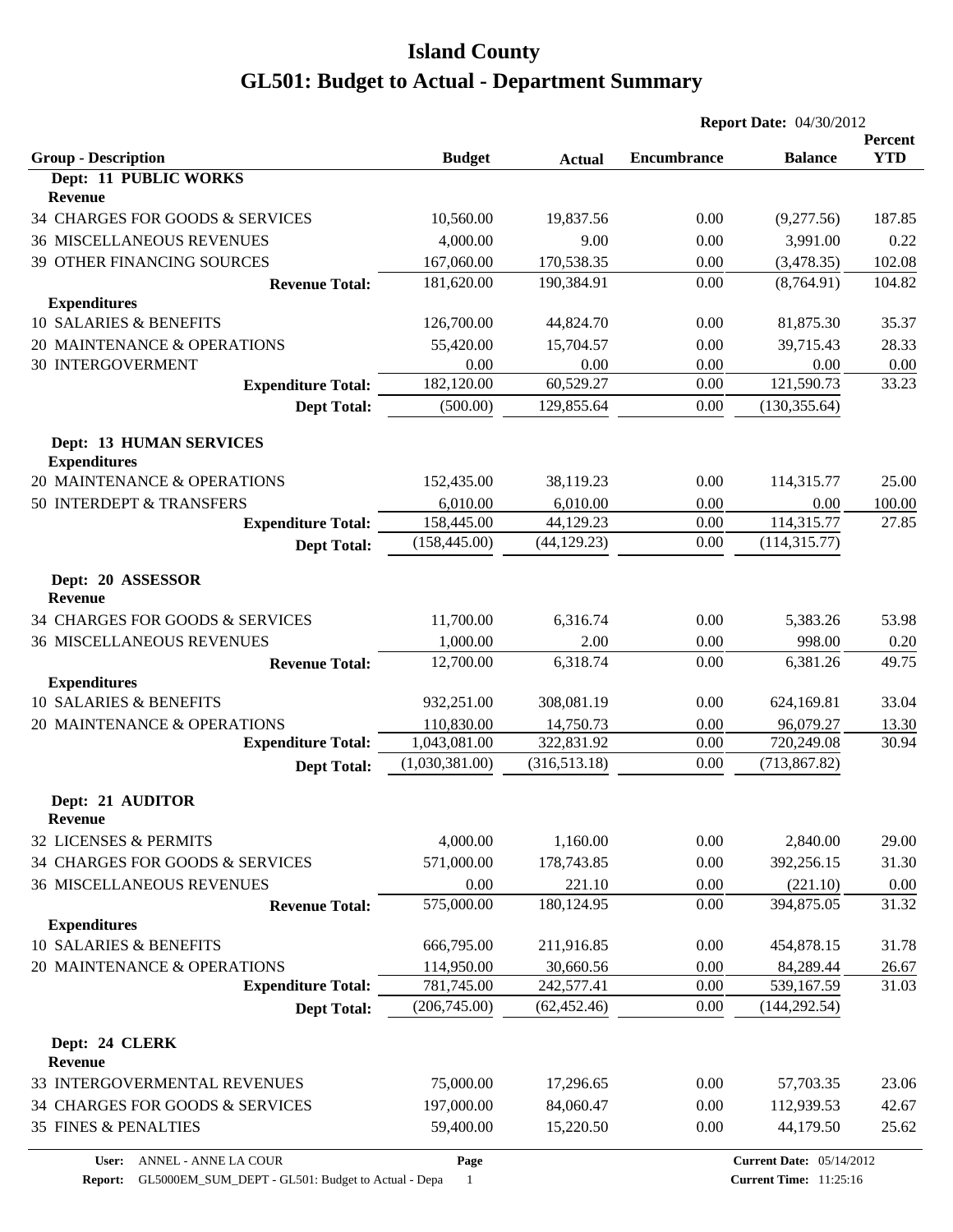|                                                                                              |               |               | <b>Report Date: 04/30/2012</b> |                |                       |  |
|----------------------------------------------------------------------------------------------|---------------|---------------|--------------------------------|----------------|-----------------------|--|
| <b>Group - Description</b>                                                                   | <b>Budget</b> | <b>Actual</b> | <b>Encumbrance</b>             | <b>Balance</b> | Percent<br><b>YTD</b> |  |
| <b>36 MISCELLANEOUS REVENUES</b>                                                             | 5,000.00      | 1,411.79      | 0.00                           | 3,588.21       | 28.23                 |  |
| 39 OTHER FINANCING SOURCES                                                                   | 9,000.00      | 9,000.00      | 0.00                           | 0.00           | 100.00                |  |
| <b>Revenue Total:</b>                                                                        | 345,400.00    | 126,989.41    | 0.00                           | 218,410.59     | 36.76                 |  |
| <b>Expenditures</b>                                                                          |               |               |                                |                |                       |  |
| 10 SALARIES & BENEFITS                                                                       | 384,600.00    | 121,573.79    | 0.00                           | 263,026.21     | 31.61                 |  |
| 20 MAINTENANCE & OPERATIONS                                                                  | 31,500.00     | 7,010.85      | 0.00                           | 24,489.15      | 22.25                 |  |
| <b>Expenditure Total:</b>                                                                    | 416,100.00    | 128,584.64    | 0.00                           | 287,515.36     | 30.90                 |  |
| <b>Dept Total:</b>                                                                           | (70,700.00)   | (1,595.23)    | 0.00                           | (69, 104.77)   |                       |  |
| Dept: 25 COMMISSIONERS<br><b>Revenue</b>                                                     |               |               |                                |                |                       |  |
| 34 CHARGES FOR GOODS & SERVICES                                                              | 500.00        | 69.50         | 0.00                           | 430.50         | 13.90                 |  |
| <b>36 MISCELLANEOUS REVENUES</b>                                                             | 7,846.00      | 2,289.42      | 0.00                           | 5,556.58       | 29.17                 |  |
| <b>Revenue Total:</b>                                                                        | 8,346.00      | 2,358.92      | 0.00                           | 5,987.08       | 28.26                 |  |
| <b>Expenditures</b>                                                                          |               |               |                                |                |                       |  |
| 10 SALARIES & BENEFITS                                                                       | 569,577.00    | 186,234.98    | 0.00                           | 383,342.02     | 32.69                 |  |
| 20 MAINTENANCE & OPERATIONS                                                                  | 59,850.00     | 12,100.30     | 0.00                           | 47,749.70      | 20.21                 |  |
| <b>Expenditure Total:</b>                                                                    | 629,427.00    | 198,335.28    | 0.00                           | 431,091.72     | 31.51                 |  |
| <b>Dept Total:</b>                                                                           | (621,081.00)  | (195, 976.36) | 0.00                           | (425, 104.64)  |                       |  |
| <b>Dept: 26 CENTRAL SERVICES</b><br><b>Expenditures</b><br><b>10 SALARIES &amp; BENEFITS</b> | 463,100.00    | 156,112.48    | 0.00                           | 306,987.52     | 33.71                 |  |
| 20 MAINTENANCE & OPERATIONS                                                                  | 379,200.00    | 138,091.51    | 31,643.12                      | 209,465.37     | 44.76                 |  |
| <b>40 CAPITAL</b>                                                                            | 153,000.00    | 34,102.29     | 0.00                           | 118,897.71     | 22.28                 |  |
| <b>Expenditure Total:</b>                                                                    | 995,300.00    | 328,306.28    | 31,643.12                      | 635,350.60     | 36.16                 |  |
| <b>Dept Total:</b>                                                                           | (995,300.00)  | (328, 306.28) | (31, 643.12)                   | (635,350.60)   |                       |  |
| Dept: 27 CORONER<br><b>Revenue</b>                                                           |               |               |                                |                |                       |  |
| 33 INTERGOVERMENTAL REVENUES                                                                 | 20,000.00     | 17,510.40     | 0.00                           | 2,489.60       | 87.55                 |  |
| <b>Revenue Total:</b>                                                                        | 20,000.00     | 17,510.40     | 0.00                           | 2,489.60       | 87.55                 |  |
| <b>Expenditures</b>                                                                          |               |               |                                |                |                       |  |
| 10 SALARIES & BENEFITS                                                                       | 156,800.00    | 52,782.91     | 0.00                           | 104,017.09     | 33.66                 |  |
| 20 MAINTENANCE & OPERATIONS                                                                  | 68,925.00     | 19,993.66     | 0.00                           | 48,931.34      | 29.00                 |  |
| <b>Expenditure Total:</b>                                                                    | 225,725.00    | 72,776.57     | 0.00                           | 152,948.43     | 32.24                 |  |
| <b>Dept Total:</b>                                                                           | (205, 725.00) | (55, 266.17)  | 0.00                           | (150, 458.83)  |                       |  |
| Dept: 28 FACILITIES & MAINTENANCE<br><b>Revenue</b>                                          |               |               |                                |                |                       |  |
| 34 CHARGES FOR GOODS & SERVICES                                                              | 40,000.00     | 8,505.08      | 0.00                           | 31,494.92      | 21.26                 |  |
| <b>Revenue Total:</b>                                                                        | 40,000.00     | 8,505.08      | 0.00                           | 31,494.92      | 21.26                 |  |
| <b>Expenditures</b>                                                                          |               |               |                                |                |                       |  |
| 10 SALARIES & BENEFITS                                                                       | 575,100.00    | 198,044.18    | 0.00                           | 377,055.82     | 34.43                 |  |
| 20 MAINTENANCE & OPERATIONS                                                                  | 419,150.00    | 146,089.94    | 0.00                           | 273,060.06     | 34.85                 |  |
| <b>Expenditure Total:</b>                                                                    | 994,250.00    | 344,134.12    | 0.00                           | 650,115.88     | 34.61                 |  |
| <b>Dept Total:</b>                                                                           | (954, 250.00) | (335, 629.04) | 0.00                           | (618, 620.96)  |                       |  |

**Dept: 29 DISTRICT COURT**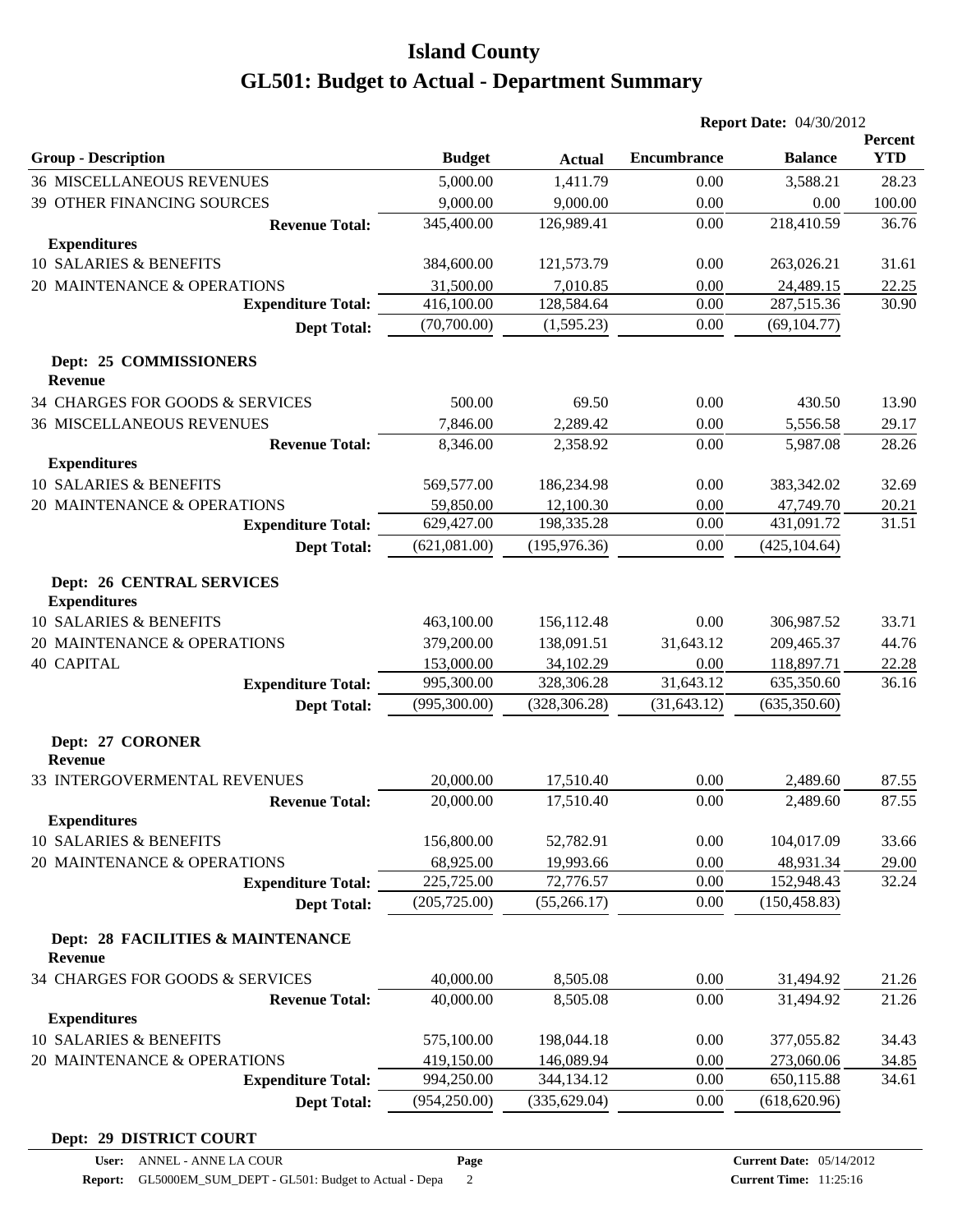|                                                 |                |               | <b>Report Date: 04/30/2012</b> |                |                       |
|-------------------------------------------------|----------------|---------------|--------------------------------|----------------|-----------------------|
| <b>Group - Description</b>                      | <b>Budget</b>  | <b>Actual</b> | <b>Encumbrance</b>             | <b>Balance</b> | Percent<br><b>YTD</b> |
| <b>Revenue</b>                                  |                |               |                                |                |                       |
| 33 INTERGOVERMENTAL REVENUES                    | 259,860.00     | 5,393.03      | 0.00                           | 254,466.97     | 2.07                  |
| 34 CHARGES FOR GOODS & SERVICES                 | 186,709.00     | 74,679.07     | 0.00                           | 112,029.93     | 40.00                 |
| <b>35 FINES &amp; PENALTIES</b>                 | 526,300.00     | 167,536.15    | 0.00                           | 358,763.85     | 31.83                 |
| <b>36 MISCELLANEOUS REVENUES</b>                | 14,000.00      | 6,857.45      | 0.00                           | 7,142.55       | 48.98                 |
| <b>Revenue Total:</b>                           | 986,869.00     | 254,465.70    | 0.00                           | 732,403.30     | 25.78                 |
| <b>Expenditures</b>                             |                |               |                                |                |                       |
| 10 SALARIES & BENEFITS                          | 829,500.00     | 273,843.46    | 0.00                           | 555,656.54     | 33.01                 |
| 20 MAINTENANCE & OPERATIONS                     | 91,010.00      | 25,473.49     | 0.00                           | 65,536.51      | 27.98                 |
| <b>Expenditure Total:</b>                       | 920,510.00     | 299,316.95    | 0.00                           | 621,193.05     | 32.51                 |
| <b>Dept Total:</b>                              | 66,359.00      | (44, 851.25)  | 0.00                           | 111,210.25     |                       |
| Dept: 36 MISCELLANEOUS<br><b>Revenue</b>        |                |               |                                |                |                       |
| 34 CHARGES FOR GOODS & SERVICES                 | 500.00         | 0.00          | 0.00                           | 500.00         | 0.00                  |
| <b>Revenue Total:</b>                           | 500.00         | 0.00          | 0.00                           | 500.00         | 0.00                  |
| <b>Expenditures</b>                             |                |               |                                |                |                       |
| 10 SALARIES & BENEFITS                          | 71,110.00      | 25,057.43     | 0.00                           | 46,052.57      | 35.23                 |
| 20 MAINTENANCE & OPERATIONS                     | 125,700.00     | 14,814.35     | 0.00                           | 110,885.65     | 11.78                 |
| <b>30 INTERGOVERMENT</b>                        | 71,115.25      | 45,125.75     | 0.00                           | 25,989.50      | 63.45                 |
| <b>Expenditure Total:</b>                       | 267,925.25     | 84,997.53     | 0.00                           | 182,927.72     | 31.72                 |
| <b>Dept Total:</b>                              | (267, 425.25)  | (84,997.53)   | 0.00                           | (182, 427.72)  |                       |
| Dept: 39 PROSECUTING ATTORNEY<br><b>Revenue</b> |                |               |                                |                |                       |
| 33 INTERGOVERMENTAL REVENUES                    | 201,116.00     | 56,859.62     | 0.00                           | 144,256.38     | 28.27                 |
| 34 CHARGES FOR GOODS & SERVICES                 | 25,500.00      | 8,741.59      | 0.00                           | 16,758.41      | 34.28                 |
| <b>35 FINES &amp; PENALTIES</b>                 | 1,000.00       | 134.73        | 0.00                           | 865.27         | 13.47                 |
| <b>39 OTHER FINANCING SOURCES</b>               | 13,000.00      | 13,000.00     | 0.00                           | 0.00           | 100.00                |
| <b>Revenue Total:</b>                           | 240,616.00     | 78,735.94     | 0.00                           | 161,880.06     | 32.72                 |
| <b>Expenditures</b>                             |                |               |                                |                |                       |
| 10 SALARIES & BENEFITS                          | 1,184,300.00   | 396,019.98    | 0.00                           | 788,280.02     | 33.43                 |
| 20 MAINTENANCE & OPERATIONS                     | 103,368.00     | 17,080.12     | 0.00                           | 86,287.88      | 16.52                 |
| <b>40 CAPITAL</b>                               | 17,985.00      | 0.00          | 0.00                           | 17,985.00      | 0.00                  |
| <b>Expenditure Total:</b>                       | 1,305,653.00   | 413,100.10    | 0.00                           | 892,552.90     | 31.63                 |
| <b>Dept Total:</b>                              | (1,065,037.00) | (334, 364.16) | 0.00                           | (730, 672.84)  |                       |
| Dept: 40 SHERIFF<br><b>Revenue</b>              |                |               |                                |                |                       |
| 32 LICENSES & PERMITS                           | 20,000.00      | 13,968.00     | 0.00                           | 6,032.00       | 69.84                 |
| 33 INTERGOVERMENTAL REVENUES                    | 124,000.00     | 63,435.85     | 0.00                           | 60,564.15      | 51.15                 |
| 34 CHARGES FOR GOODS & SERVICES                 | 45,500.00      | 12,699.90     | 0.00                           | 32,800.10      | 27.91                 |
| <b>35 FINES &amp; PENALTIES</b>                 | 0.00           | 65.11         | 0.00                           | (65.11)        | 0.00                  |
| <b>36 MISCELLANEOUS REVENUES</b>                | 1,000.00       | 1,935.22      | 0.00                           | (935.22)       | 193.52                |
| <b>38 NONREVENUES</b>                           | 0.00           | 2,562.00      | 0.00                           | (2,562.00)     | 0.00                  |
| 39 OTHER FINANCING SOURCES                      | 750,000.00     | 750,000.00    | 0.00                           | 0.00           | 100.00                |
| <b>Revenue Total:</b>                           | 940,500.00     | 844,666.08    | 0.00                           | 95,833.92      | 89.81                 |
|                                                 |                |               |                                |                |                       |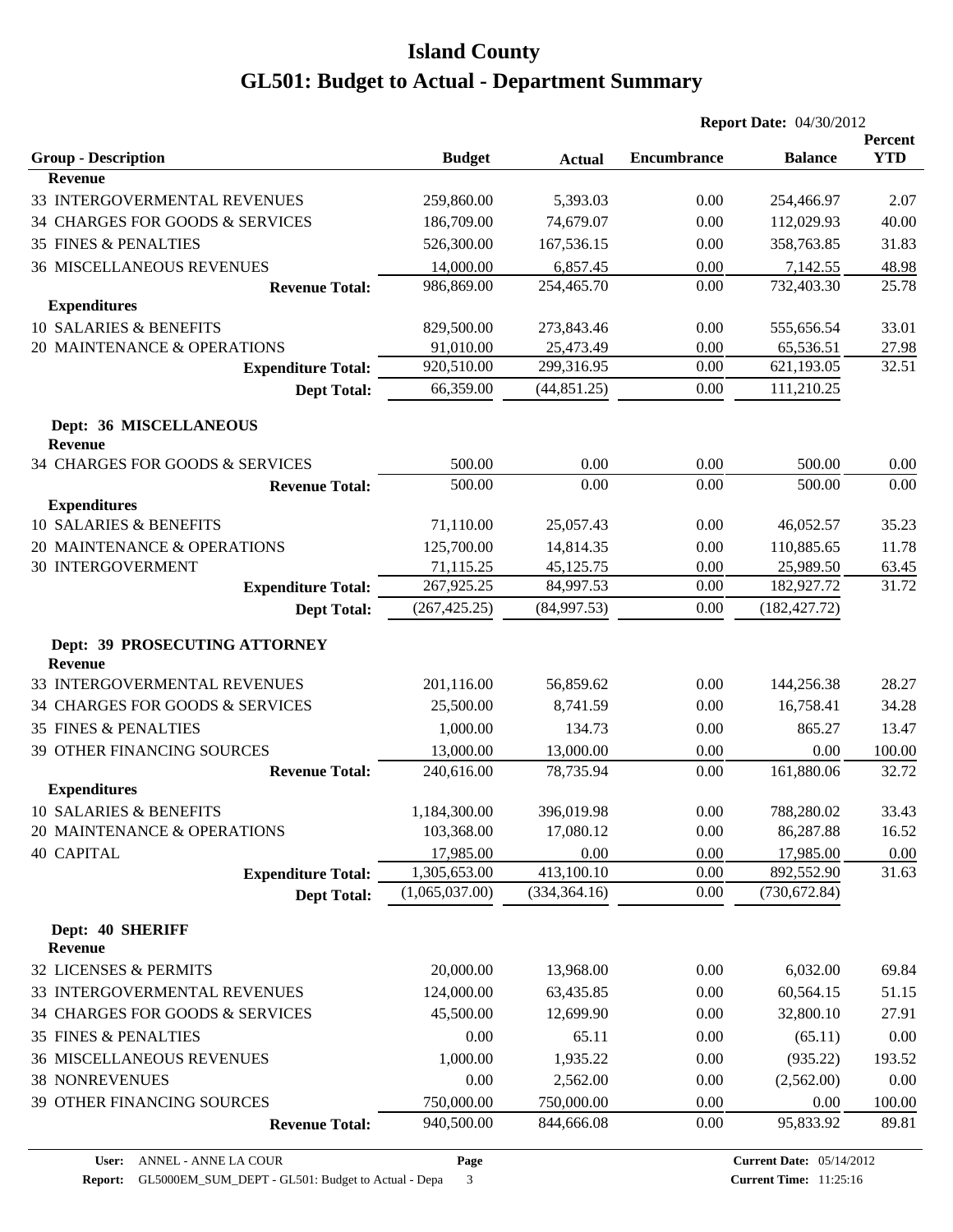|                                               |                |                |                    | <b>Report Date: 04/30/2012</b> |                       |  |
|-----------------------------------------------|----------------|----------------|--------------------|--------------------------------|-----------------------|--|
| <b>Group - Description</b>                    | <b>Budget</b>  | <b>Actual</b>  | <b>Encumbrance</b> | <b>Balance</b>                 | Percent<br><b>YTD</b> |  |
| <b>Expenditures</b>                           |                |                |                    |                                |                       |  |
| 10 SALARIES & BENEFITS                        | 4,966,800.00   | 1,650,620.00   | 0.00               | 3,316,180.00                   | 33.23                 |  |
| 20 MAINTENANCE & OPERATIONS                   | 852,284.00     | 211,671.67     | 0.00               | 640,612.33                     | 24.83                 |  |
| <b>30 INTERGOVERMENT</b>                      | 590,000.00     | 288,308.00     | 0.00               | 301,692.00                     | 48.86                 |  |
| <b>40 CAPITAL</b>                             | 0.00           | 19,735.54      | 0.00               | (19, 735.54)                   | 0.00                  |  |
| <b>Expenditure Total:</b>                     | 6,409,084.00   | 2,170,335.21   | 0.00               | 4,238,748.79                   | 33.86                 |  |
| <b>Dept Total:</b>                            | (5,468,584.00) | (1,325,669.13) | 0.00               | (4, 142, 914.87)               |                       |  |
| Dept: 41 SUPERIOR COURT<br><b>Revenue</b>     |                |                |                    |                                |                       |  |
| 32 LICENSES & PERMITS                         | 20,000.00      | 2,645.00       | 0.00               | 17,355.00                      | 13.22                 |  |
| 33 INTERGOVERMENTAL REVENUES                  | 318,252.00     | 77,086.12      | 0.00               | 241,165.88                     | 24.22                 |  |
| 34 CHARGES FOR GOODS & SERVICES               | 18,000.00      | 8,831.46       | 0.00               | 9,168.54                       | 49.06                 |  |
| <b>36 MISCELLANEOUS REVENUES</b>              | 0.00           | 570.00         | 0.00               | (570.00)                       | 0.00                  |  |
| <b>Revenue Total:</b>                         | 356,252.00     | 89,132.58      | 0.00               | 267,119.42                     | 25.01                 |  |
| <b>Expenditures</b>                           |                |                |                    |                                |                       |  |
| 10 SALARIES & BENEFITS                        | 846,400.00     | 272,935.37     | 0.00               | 573,464.63                     | 32.24                 |  |
| 20 MAINTENANCE & OPERATIONS                   | 199,583.00     | 16,944.88      | 0.00               | 182,638.12                     | 8.49                  |  |
| 50 INTERDEPT & TRANSFERS                      | 350,000.00     | 350,000.00     | 0.00               | 0.00                           | 100.00                |  |
| <b>Expenditure Total:</b>                     | 1,395,983.00   | 639,880.25     | 0.00               | 756,102.75                     | 45.83                 |  |
| <b>Dept Total:</b>                            | (1,039,731.00) | (550, 747.67)  | 0.00               | (488, 983.33)                  |                       |  |
| <b>Dept: 42 TREASURER</b><br>Revenue          |                |                |                    |                                |                       |  |
| 31 TAXES                                      | 85,000.00      | 23,874.58      | 0.00               | 61,125.42                      | 28.08                 |  |
| 34 CHARGES FOR GOODS & SERVICES               | 8,495.00       | 2,046.68       | 0.00               | 6,448.32                       | 24.09                 |  |
| <b>36 MISCELLANEOUS REVENUES</b>              | 255,000.00     | 123,753.98     | 0.00               | 131,246.02                     | 48.53                 |  |
| <b>Revenue Total:</b>                         | 348,495.00     | 149,675.24     | 0.00               | 198,819.76                     | 42.94                 |  |
| <b>Expenditures</b>                           |                |                |                    |                                |                       |  |
| 10 SALARIES & BENEFITS                        | 398,600.00     | 134,274.98     | 0.00               | 264,325.02                     | 33.68                 |  |
| 20 MAINTENANCE & OPERATIONS                   | 63,300.00      | 28,348.35      | 0.00               | 34,951.65                      | 44.78                 |  |
| 60 DEBT SERVICE                               | 5,000.00       | 5,163.52       | 0.00               | (163.52)                       | 103.27                |  |
| <b>Expenditure Total:</b>                     | 466,900.00     | 167,786.85     | 0.00               | 299,113.15                     | 35.93                 |  |
| <b>Dept Total:</b>                            | (118, 405.00)  | (18, 111.61)   | 0.00               | (100, 293.39)                  |                       |  |
| Dept: 47 BUDGET<br><b>Expenditures</b>        |                |                |                    |                                |                       |  |
| 10 SALARIES & BENEFITS                        | 116,300.00     | 38,869.16      | 0.00               | 77,430.84                      | 33.42                 |  |
| 20 MAINTENANCE & OPERATIONS                   | 12,100.00      | 1,443.17       | 0.00               | 10,656.83                      | 11.92                 |  |
| <b>Expenditure Total:</b>                     | 128,400.00     | 40,312.33      | 0.00               | 88,087.67                      | 31.39                 |  |
| <b>Dept Total:</b>                            | (128,400.00)   | (40, 312.33)   | 0.00               | (88,087.67)                    |                       |  |
| Dept: 48 EMERGENCY MANAGEMENT<br>Revenue      |                |                |                    |                                |                       |  |
| 33 INTERGOVERMENTAL REVENUES                  | 325,620.00     | 9,986.51       | 0.00               | 315,633.49                     | 3.06                  |  |
| <b>Revenue Total:</b>                         | 325,620.00     | 9,986.51       | 0.00               | 315,633.49                     | 3.06                  |  |
| <b>Expenditures</b><br>10 SALARIES & BENEFITS | 68,500.00      | 24,092.39      | 0.00               | 44,407.61                      | 35.17                 |  |
|                                               |                |                |                    |                                |                       |  |

**User:** ANNEL - ANNE LA COUR

**Page**

**Report:** GL5000EM\_SUM\_DEPT - GL501: Budget to Actual - Depa 4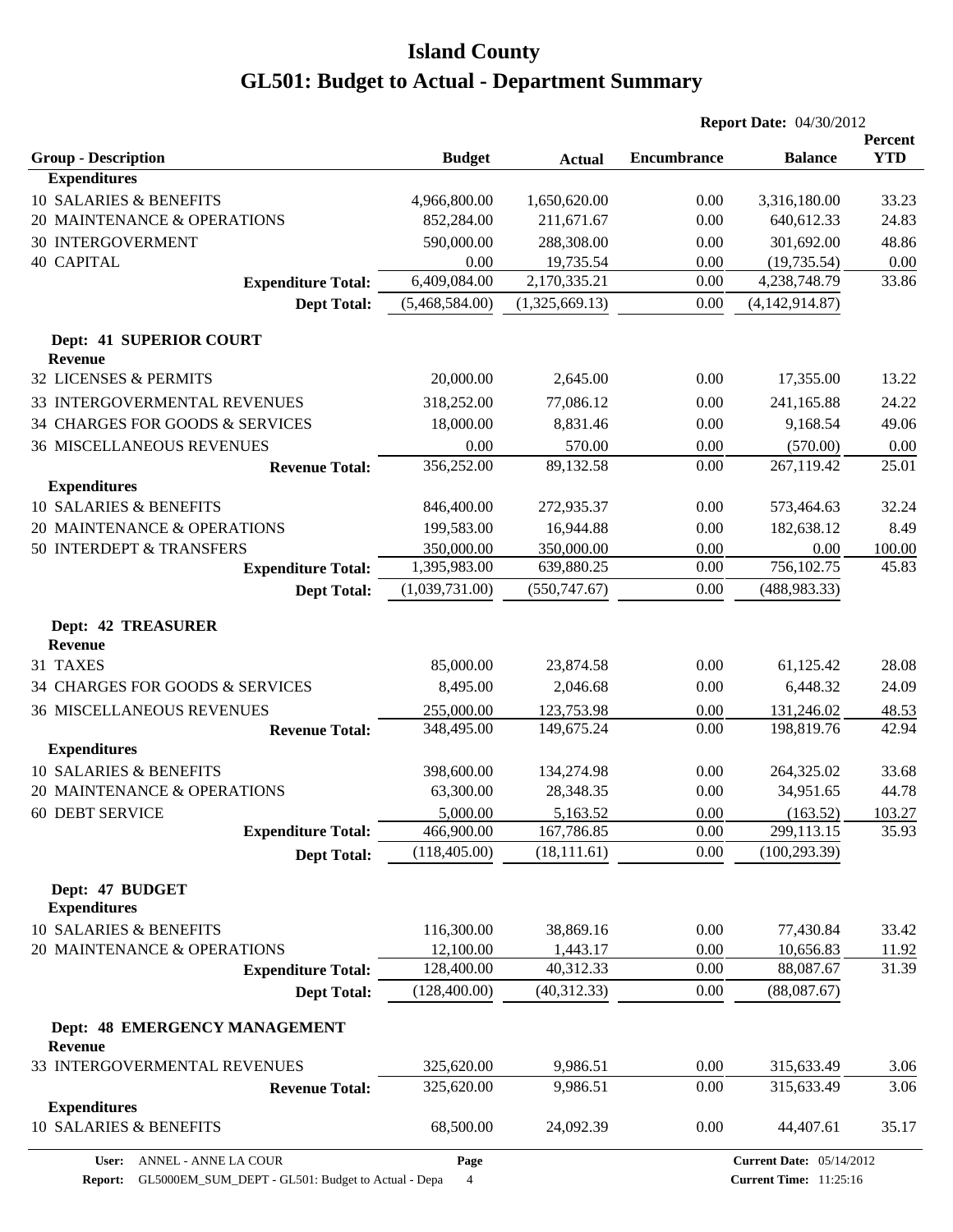|                                                   |                           |                |                     | <b>Report Date: 04/30/2012</b> |                                 |                       |
|---------------------------------------------------|---------------------------|----------------|---------------------|--------------------------------|---------------------------------|-----------------------|
| <b>Group - Description</b>                        |                           | <b>Budget</b>  | <b>Actual</b>       | <b>Encumbrance</b>             | <b>Balance</b>                  | Percent<br><b>YTD</b> |
| 20 MAINTENANCE & OPERATIONS                       |                           | 287,746.00     | 17,515.20           | 0.00                           | 270,230.80                      | 6.08                  |
| <b>30 INTERGOVERMENT</b>                          |                           | 46,224.00      | 0.00                | 0.00                           | 46,224.00                       | 0.00                  |
|                                                   | <b>Expenditure Total:</b> | 402,470.00     | 41,607.59           | 0.00                           | 360,862.41                      | 10.33                 |
|                                                   | <b>Dept Total:</b>        | (76,850.00)    | (31,621.08)         | 0.00                           | (45, 228.92)                    |                       |
| Dept: 51 CIVIL SERVICE<br><b>Expenditures</b>     |                           |                |                     |                                |                                 |                       |
| 10 SALARIES & BENEFITS                            |                           | 0.00           | 0.00                | 0.00                           | 0.00                            | 0.00                  |
| 20 MAINTENANCE & OPERATIONS                       |                           | 0.00           | 75.00               | 0.00                           | (75.00)                         | 0.00                  |
|                                                   | <b>Expenditure Total:</b> | 0.00           | 75.00               | 0.00                           | (75.00)                         | 0.00                  |
|                                                   | <b>Dept Total:</b>        | 0.00           | (75.00)             | 0.00                           | 75.00                           |                       |
| Dept: 53 PLANNING<br><b>Revenue</b>               |                           |                |                     |                                |                                 |                       |
| 32 LICENSES & PERMITS                             |                           | 922,458.00     | 258,759.14          | 0.00                           | 663,698.86                      | 28.05                 |
| 33 INTERGOVERMENTAL REVENUES                      |                           | 180,000.00     | 39,648.51           | 0.00                           | 140,351.49                      | 22.02                 |
| 34 CHARGES FOR GOODS & SERVICES                   |                           | 480,392.00     | 125,209.41          | 0.00                           | 355,182.59                      | 26.06                 |
| <b>36 MISCELLANEOUS REVENUES</b>                  |                           | 4,415.00       | 67.51               | 0.00                           | 4,347.49                        | 1.52                  |
| 39 OTHER FINANCING SOURCES                        |                           | 149,000.00     | 49,000.00           | 0.00                           | 100,000.00                      | 32.88                 |
|                                                   | <b>Revenue Total:</b>     | 1,736,265.00   | 472,684.57          | 0.00                           | 1,263,580.43                    | 27.22                 |
| <b>Expenditures</b>                               |                           |                |                     |                                |                                 |                       |
| 10 SALARIES & BENEFITS                            |                           | 1,435,916.00   | 442,049.00          | 0.00                           | 993,867.00                      | 30.78                 |
| 20 MAINTENANCE & OPERATIONS                       |                           | 253,444.00     | 20,639.16           | 0.00                           | 232,804.84                      | 8.14                  |
|                                                   | <b>Expenditure Total:</b> | 1,689,360.00   | 462,688.16          | 0.00                           | 1,226,671.84                    | 27.38                 |
|                                                   | <b>Dept Total:</b>        | 46,905.00      | 9,996.41            | 0.00                           | 36,908.59                       |                       |
| Dept: 54 GENERAL SERVICES ADMIN<br><b>Revenue</b> |                           |                |                     |                                |                                 |                       |
| 32 LICENSES & PERMITS                             |                           | 0.00           | 7,118.00            | 0.00                           | (7,118.00)                      | 0.00                  |
| 33 INTERGOVERMENTAL REVENUES                      |                           | 57,650.00      | (2,000.00)          | 0.00                           | 59,650.00                       | $-3.46$               |
| 34 CHARGES FOR GOODS & SERVICES                   |                           | 53,342.00      | 6,651.00            | 0.00                           | 46,691.00                       | 12.46                 |
| 35 FINES & PENALTIES                              |                           | 5,000.00       | 225.00              | 0.00                           | 4,775.00                        | 4.50                  |
| 36 MISCELLANEOUS REVENUES                         |                           | 5,000.00       | 2,234.08            | 0.00                           | 2,765.92                        | 44.68                 |
|                                                   | <b>Revenue Total:</b>     | 120,992.00     | 14,228.08           | 0.00                           | 106,763.92                      | 11.75                 |
| <b>Expenditures</b>                               |                           |                |                     |                                |                                 |                       |
| 10 SALARIES & BENEFITS                            |                           | 102,815.00     | 33,893.91           | 0.00                           | 68,921.09                       | 32.96                 |
| 20 MAINTENANCE & OPERATIONS                       |                           | 1,065,934.00   | 401,913.13          | 0.00                           | 664,020.87                      | 37.70                 |
| <b>30 INTERGOVERMENT</b>                          |                           | 9,844.00       | 21.23<br>435,828.27 | 0.00                           | 9,822.77                        | 0.21                  |
|                                                   | <b>Expenditure Total:</b> | 1,178,593.00   |                     | 0.00                           | 742,764.73<br>(636,000.81)      | 36.97                 |
|                                                   | <b>Dept Total:</b>        | (1,057,601.00) | (421, 600.19)       | 0.00                           |                                 |                       |
| <b>Dept: 59 HUMAN RESOURCES</b><br><b>Revenue</b> |                           |                |                     |                                |                                 |                       |
| 34 CHARGES FOR GOODS & SERVICES                   |                           | 5,200.00       | 0.00                | 0.00                           | 5,200.00                        | 0.00                  |
| <b>36 MISCELLANEOUS REVENUES</b>                  |                           | 500.00         | 0.00                | 0.00                           | 500.00                          | 0.00                  |
|                                                   | <b>Revenue Total:</b>     | 5,700.00       | 0.00                | 0.00                           | 5,700.00                        | 0.00                  |
| <b>Expenditures</b>                               |                           |                |                     |                                |                                 |                       |
| 10 SALARIES & BENEFITS                            |                           | 202,600.00     | 58,058.05           | 0.00                           | 144,541.95                      | 28.65                 |
| User: ANNEL - ANNE LA COUR                        |                           | Page           |                     |                                | <b>Current Date: 05/14/2012</b> |                       |

**Report:** GL5000EM\_SUM\_DEPT - GL501: Budget to Actual - Depa 5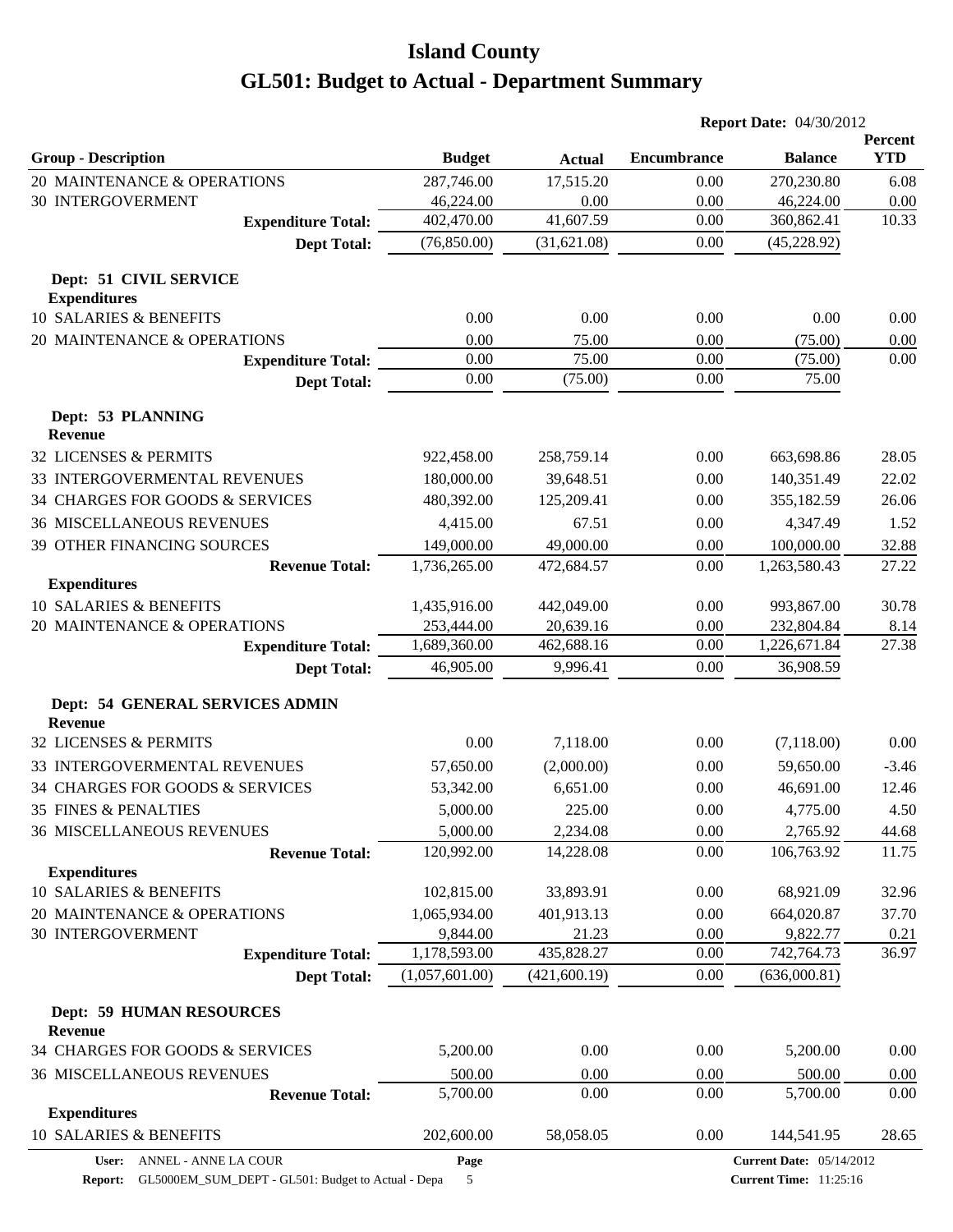|                                                  |               |              |                    | <b>Report Date: 04/30/2012</b> |            |  |
|--------------------------------------------------|---------------|--------------|--------------------|--------------------------------|------------|--|
|                                                  |               |              |                    |                                | Percent    |  |
| <b>Group - Description</b>                       | <b>Budget</b> | Actual       | <b>Encumbrance</b> | <b>Balance</b>                 | <b>YTD</b> |  |
| 20 MAINTENANCE & OPERATIONS                      | 18,750.00     | 3,630.51     | 0.00               | 15,119.49                      | 19.36      |  |
| <b>Expenditure Total:</b>                        | 221,350.00    | 61,688.56    | 0.00               | 159,661.44                     | 27.86      |  |
| <b>Dept Total:</b>                               | (215,650.00)  | (61, 688.56) | 0.00               | (153,961.44)                   |            |  |
| Dept: 90 FUND NON-DEPARTMENTAL<br><b>Revenue</b> |               |              |                    |                                |            |  |
| 30 USE OF FUND BALANCE/RESERVES                  | 130,000.00    | 0.00         | 0.00               | 130,000.00                     | 0.00       |  |
| 31 TAXES                                         | 12,945,500.00 | 4,645,270.83 | 0.00               | 8,300,229.17                   | 35.88      |  |
| <b>33 INTERGOVERMENTAL REVENUES</b>              | 1,017,000.00  | 340,675.04   | 0.00               | 676,324.96                     | 33.49      |  |
| 34 CHARGES FOR GOODS & SERVICES                  | 2,500.00      | 7,466.10     | 0.00               | (4,966.10)                     | 298.64     |  |
| <b>36 MISCELLANEOUS REVENUES</b>                 | 5,000.00      | 66,684.68    | 0.00               | (61, 684.68)                   | 1,333.69   |  |
| 39 OTHER FINANCING SOURCES                       | 1,212,500.00  | 1,212,500.00 | 0.00               | 0.00                           | 100.00     |  |
| <b>Revenue Total:</b>                            | 15,312,500.00 | 6,272,596.65 | 0.00               | 9,039,903.35                   | 40.96      |  |
| <b>Expenditures</b>                              |               |              |                    |                                |            |  |
| <b>10 SALARIES &amp; BENEFITS</b>                | 30,000.00     | 1,250.00     | 0.00               | 28,750.00                      | 4.16       |  |
| 20 MAINTENANCE & OPERATIONS                      | 240,000.00    | 0.00         | 0.00               | 240,000.00                     | 0.00       |  |
| 50 INTERDEPT & TRANSFERS                         | 1,306,944.00  | 1,090,895.55 | 0.00               | 216,048.45                     | 83.46      |  |
| 90 OTHER                                         | 168,010.00    | 0.00         | 0.00               | 168,010.00                     | 0.00       |  |
| <b>Expenditure Total:</b>                        | 1,744,954.00  | 1,092,145.55 | 0.00               | 652,808.45                     | 62.58      |  |
| <b>Dept Total:</b>                               | 13,567,546.00 | 5,180,451.10 | 0.00               | 8,387,094.90                   |            |  |
|                                                  |               |              |                    |                                |            |  |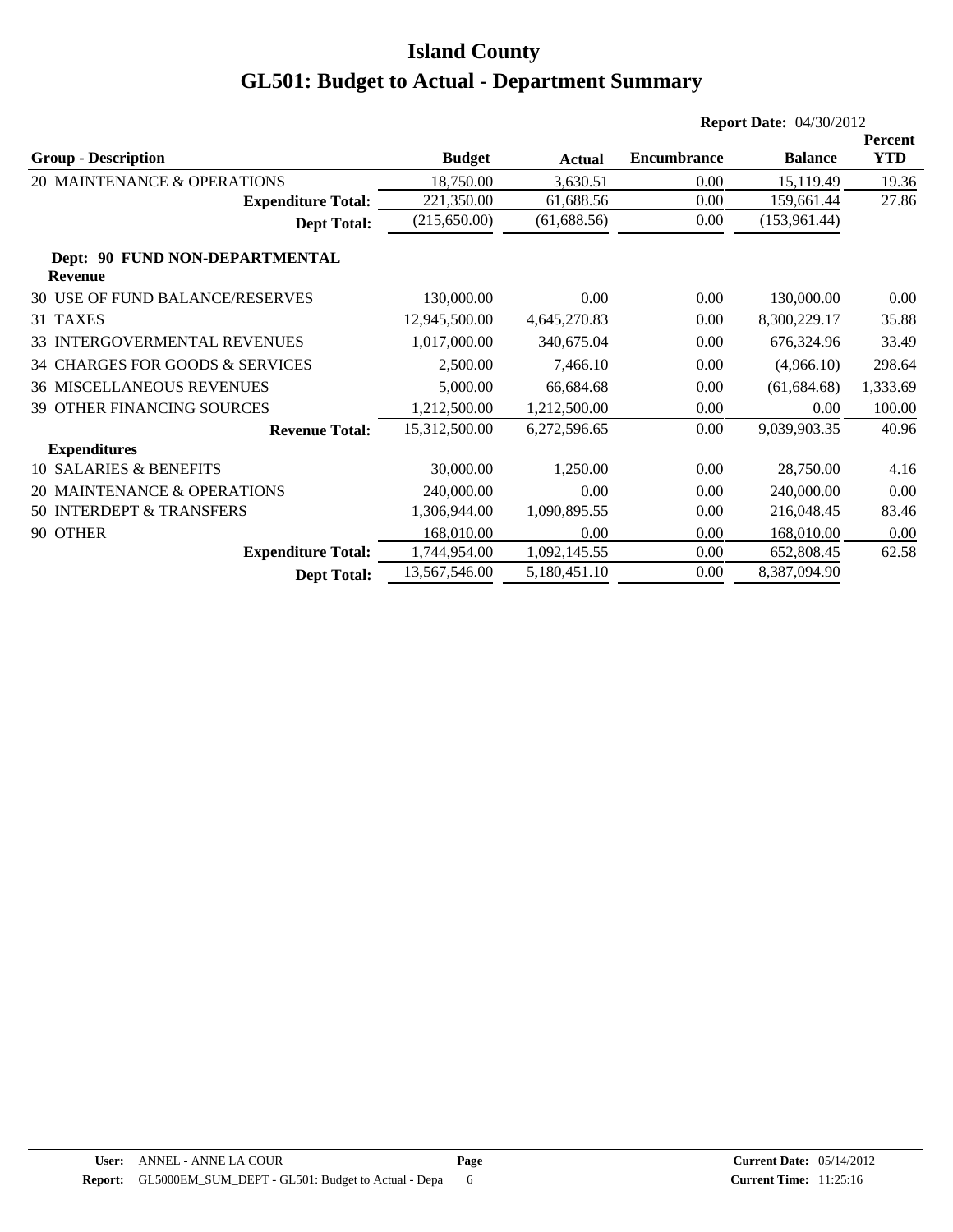|                                                                                                  | <b>Prior Years to Date Actuals</b> |               | 2012<br>Approved | 2012<br><b>Month</b><br>to Date @ | 2012<br>Year to<br>Date @ | 2012<br><b>Encumbered</b><br>Amount @ | 2012<br>Balance @ | <b>Percent</b>                                            |
|--------------------------------------------------------------------------------------------------|------------------------------------|---------------|------------------|-----------------------------------|---------------------------|---------------------------------------|-------------------|-----------------------------------------------------------|
| Object<br><b>Description</b>                                                                     | 2010                               | 2011          | <b>Budget</b>    | 04/30/2012                        | 04/30/2012                | 04/30/2012                            | 04/30/2012        | <b>YTD</b>                                                |
| 2% HOTEL/MOTEL PUBLIC FACILITI (124)                                                             |                                    |               |                  |                                   |                           |                                       |                   |                                                           |
| USE OF FUND BALANCE                                                                              | 0.00                               | 0.00          | 0.00             | 0.00                              | 0.00                      | 0.00                                  | 0.00              | 0%                                                        |
| <b>REVENUES</b>                                                                                  | 30,255.01                          | 35,103.18     | 130,100.00       | 5,142.03                          | 36,140.53                 | 0.00                                  | 93,959.47         | 28 %                                                      |
| <b>EXPENDITURES</b>                                                                              | (32, 182.82)                       | (37,758.09)   | (125,000.00)     | (12,037.08)                       | (34,043.37)               | 0.00                                  | (90, 956.63)      | 27 %                                                      |
| <b>TRANSFERS OUT</b>                                                                             | (4,600.00)                         | (4,500.00)    | (5,100.00)       | 0.00                              | (5,100.00)                | 0.00                                  | 0.00              | 100 %                                                     |
| Net 2% HOTEL/MOTEL PUBLIC FACILITI (124)                                                         | (6,527.81)                         | (7, 154.91)   | 0.00             | (6,895.05)                        | (3,002.84)                | 0.00                                  | 3,002.84          |                                                           |
| <b>ALCOHOL/SUBSTANCE ABUSE (123)</b>                                                             |                                    |               |                  |                                   |                           |                                       |                   |                                                           |
| USE OF FUND BALANCE                                                                              | 0.00                               | 0.00          | 0.00             | 0.00                              | 0.00                      | 0.00                                  | 0.00              | 0%                                                        |
| <b>REVENUES</b>                                                                                  | 3,573.18                           | 3,531.20      | 96,000.00        | 5,745.65                          | 21,636.22                 | 0.00                                  | 74,363.78         | 23 %                                                      |
| <b>GRANT REVENUES</b>                                                                            | 150,061.48                         | 359.00        | 499,263.00       | 46,043.61                         | 78,453.92                 | 0.00                                  | 420,809.08        | 16 %                                                      |
| <b>EXPENDITURES</b>                                                                              | (158, 247.43)                      | (142, 224.32) | (596, 263.00)    | (30,545.36)                       | (150, 657.87)             | 0.00                                  | (445,605.13)      | 25 %                                                      |
| <b>TRANSFERS IN</b>                                                                              | 28,883.00                          | 0.00          | 6,000.00         | 0.00                              | 6,000.00                  | 0.00                                  | 0.00              | 100 %                                                     |
| <b>TRANSFERS OUT</b>                                                                             | 0.00                               | (1,587.40)    | (5,000.00)       | 0.00                              | (5,000.00)                | 0.00                                  | 0.00              | 100 %                                                     |
| Net ALCOHOL/SUBSTANCE ABUSE (123)                                                                | 24,270.23                          | (139, 921.52) | 0.00             | 21,243.90                         | (49, 567.73)              | 0.00                                  | 49,567.73         |                                                           |
| <b>ANTI-PROFITEERING (136)</b>                                                                   |                                    |               |                  |                                   |                           |                                       |                   |                                                           |
| USE OF FUND BALANCE                                                                              | 0.00                               | 0.00          | 0.00             | 0.00                              | 0.00                      | 0.00                                  | 0.00              | 0%                                                        |
| <b>REVENUES</b>                                                                                  | 10.61                              | 8.93          | 0.00             | 1.54                              | 5.71                      | 0.00                                  | (5.71)            | 0%                                                        |
| <b>TRANSFERS OUT</b>                                                                             | 0.00                               | 0.00          | 0.00             | 0.00                              | 0.00                      | 0.00                                  | 0.00              | $0\%$                                                     |
| Net ANTI-PROFITEERING (136)                                                                      | 10.61                              | 8.93          | 0.00             | 1.54                              | 5.71                      | 0.00                                  | (5.71)            |                                                           |
| <b>AUDITOR'S O &amp; M (118)</b>                                                                 |                                    |               |                  |                                   |                           |                                       |                   |                                                           |
| USE OF FUND BALANCE                                                                              | 0.00                               | 0.00          | 0.00             | 0.00                              | 0.00                      | 0.00                                  | 0.00              | $0\%$                                                     |
| <b>REVENUES</b>                                                                                  | 21,059.43                          | 22,660.80     | 116,000.00       | 5,478.20                          | 23,749.40                 | 0.00                                  | 92,250.60         | 20%                                                       |
| <b>EXPENDITURES</b>                                                                              | (57, 827.61)                       | (60, 863.64)  | (141, 400.00)    | (9,420.82)                        | (73, 941.37)              | 0.00                                  | (67, 458.63)      | 52 %                                                      |
| <b>TRANSFERS IN</b>                                                                              | 25,400.00                          | 25,400.00     | 25,400.00        | 0.00                              | 25,400.00                 | 0.00                                  | 0.00              | 100 %                                                     |
| <b>TRANSFERS OUT</b>                                                                             | 0.00                               | 0.00          | 0.00             | 0.00                              | 0.00                      | 0.00                                  | 0.00              | $0\%$                                                     |
| Net AUDITOR'S O & M (118)                                                                        | (11, 368.18)                       | (12,802.84)   | 0.00             | (3,942.62)                        | (24, 791.97)              | 0.00                                  | 24,791.97         |                                                           |
| <b>CAPITAL DRAINAGE (321)</b>                                                                    |                                    |               |                  |                                   |                           |                                       |                   |                                                           |
| <b>REVENUES</b>                                                                                  | 0.00                               | 0.00          | 0.00             | 0.00                              | 0.00                      | 0.00                                  | 0.00              | 0%                                                        |
| <b>EXPENDITURES</b>                                                                              | (34, 380.64)                       | (27,809.27)   | (770,000.00)     | (33,584.86)                       | (72,655.88)               | 0.00                                  | (697, 344.12)     | 9%                                                        |
| <b>TRANSFERS IN</b>                                                                              | 100,000.00                         | 111,000.00    | 801,500.00       | 0.00                              | 291,500.00                | 0.00                                  | 510,000.00        | 36 %                                                      |
| <b>TRANSFERS OUT</b>                                                                             | (22,700.00)                        | (16,800.00)   | (31,500.00)      | 0.00                              | (31,500.00)               | 0.00                                  | 0.00              | 100 %                                                     |
| Net CAPITAL DRAINAGE (321)                                                                       | 42,919.36                          | 66,390.73     | 0.00             | (33,584.86)                       | 187,344.12                | 0.00                                  | (187, 344.12)     |                                                           |
| <b>CASA FUND (131)</b>                                                                           |                                    |               |                  |                                   |                           |                                       |                   |                                                           |
| USE OF FUND BALANCE                                                                              | 0.00                               | 0.00          | 0.00             | 0.00                              | 0.00                      | 0.00                                  | 0.00              | 0%                                                        |
| <b>REVENUES</b>                                                                                  | 0.00                               | 4,570.85      | 0.00             | 0.00                              | 0.00                      | 0.00                                  | 0.00              | 0%                                                        |
| <b>GRANT REVENUES</b>                                                                            | 14,757.75                          | 9,415.10      | 59.031.00        | 10,333.25                         | 15,357.25                 | 0.00                                  | 43,673.75         | 26 %                                                      |
| <b>EXPENDITURES</b>                                                                              | (41,740.86)                        | (37, 142.11)  | (109, 622.00)    | (7,996.15)                        | (38, 745.42)              | 0.00                                  | (70, 876.58)      | 35 %                                                      |
| <b>TRANSFERS IN</b>                                                                              | 50,591.00                          | 50,591.00     | 50,591.00        | 0.00                              | 50,591.00                 | 0.00                                  | 0.00              | 100 %                                                     |
| User: ANNEL - ANNE LA COUR<br>Report: GL5010EM_FUND - GL535: Multi Year Budget to Actual by Fund |                                    |               | Page<br>1        |                                   |                           |                                       |                   | Current Date: 05/14/2012<br><b>Current Time: 11:31:26</b> |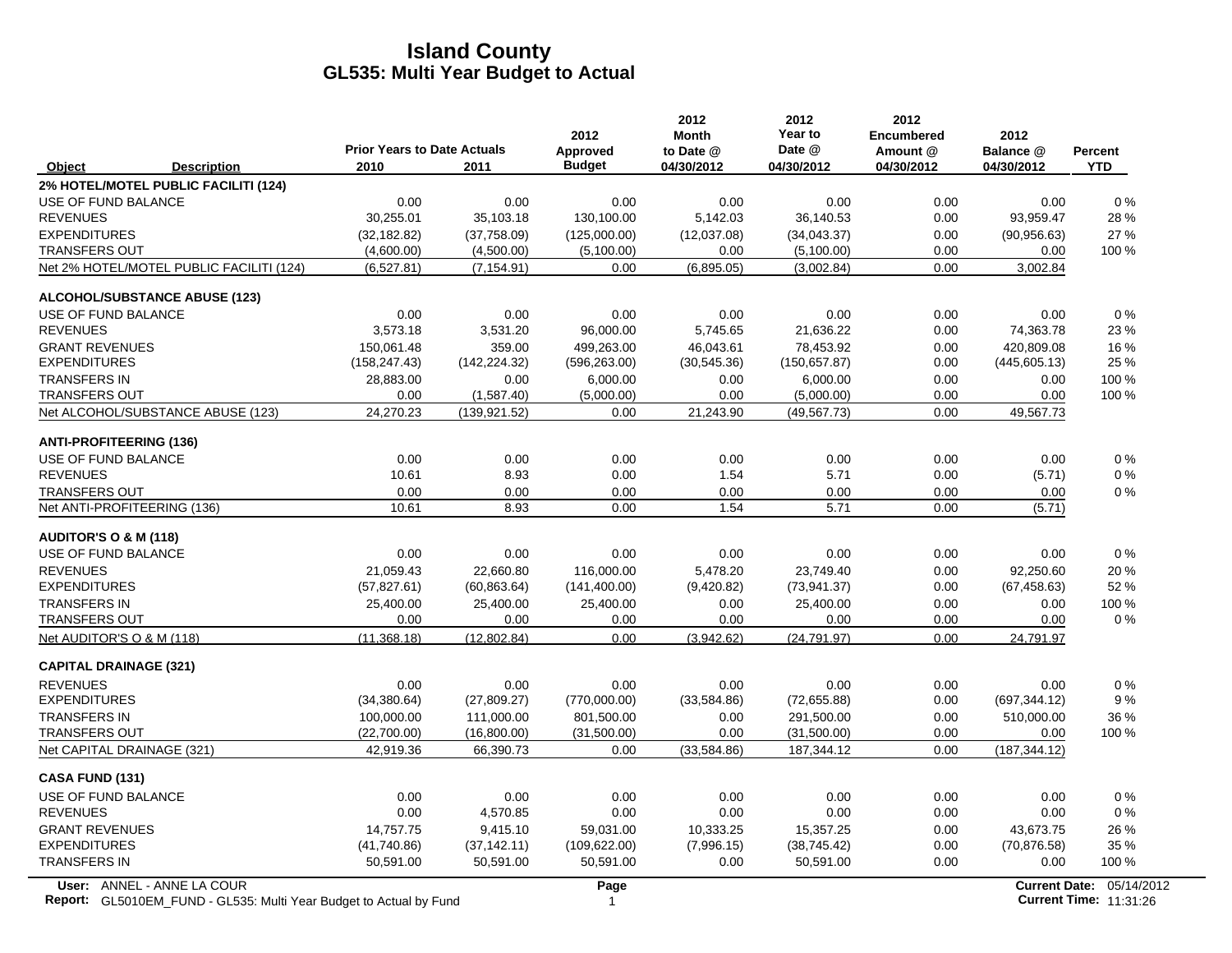|                                             |                                    |             | 2012          | 2012<br><b>Month</b> | 2012<br>Year to | 2012<br><b>Encumbered</b> | 2012          |                |
|---------------------------------------------|------------------------------------|-------------|---------------|----------------------|-----------------|---------------------------|---------------|----------------|
|                                             | <b>Prior Years to Date Actuals</b> |             | Approved      | to Date @            | Date @          | Amount @                  | Balance @     | <b>Percent</b> |
| <b>Description</b><br>Object                | 2010                               | 2011        | <b>Budget</b> | 04/30/2012           | 04/30/2012      | 04/30/2012                | 04/30/2012    | <b>YTD</b>     |
| <b>TRANSFERS OUT</b>                        | 0.00                               | 0.00        | 0.00          | 0.00                 | 0.00            | 0.00                      | 0.00          | $0\%$          |
| Net CASA FUND (131)                         | 23,607.89                          | 27,434.84   | 0.00          | 2,337.10             | 27,202.83       | 0.00                      | (27, 202.83)  |                |
| <b>CLEAN WATER UTILITY (154)</b>            |                                    |             |               |                      |                 |                           |               |                |
| <b>REVENUES</b>                             | 0.00                               | 0.00        | 714,000.00    | 546,160.49           | 555,963.74      | 0.00                      | 158,036.26    | 78%            |
| <b>GRANT REVENUES</b>                       | 0.00                               | 0.00        | 195,500.00    | 0.00                 | 0.00            | 0.00                      | 195,500.00    | $0\%$          |
| <b>EXPENDITURES</b>                         | 0.00                               | 0.00        | (425,500.00)  | (35,964.64)          | (100, 260.52)   | 0.00                      | (325, 239.48) | 24 %           |
| <b>TRANSFERS OUT</b>                        | 0.00                               | 0.00        | (484,000.00)  | 0.00                 | 0.00            | 0.00                      | (484,000.00)  | $0\%$          |
| Net CLEAN WATER UTILITY (154)               | 0.00                               | 0.00        | 0.00          | 510,195.85           | 455,703.22      | 0.00                      | (455, 703.22) |                |
| <b>COMM MENTAL HEALTH FACILITY (148)</b>    |                                    |             |               |                      |                 |                           |               |                |
| <b>REVENUES</b>                             | 1,446.78                           | 1,929.04    | 5,566.00      | 482.26               | 1,446.78        | 0.00                      | 4,119.22      | 26 %           |
| <b>EXPENDITURES</b>                         | (1,228.83)                         | (2,711.66)  | (5,566.00)    | (423.76)             | (1,695.04)      | 0.00                      | (3,870.96)    | 30 %           |
| <b>TRANSFERS OUT</b>                        | 0.00                               | 0.00        | 0.00          | 0.00                 | 0.00            | 0.00                      | 0.00          | $0\%$          |
| Net COMM MENTAL HEALTH FACILITY (148)       | 217.95                             | (782.62)    | 0.00          | 58.50                | (248.26)        | 0.00                      | 248.26        |                |
| <b>CONSERVATION FUTURES (132)</b>           |                                    |             |               |                      |                 |                           |               |                |
| USE OF FUND BALANCE                         | 0.00                               | 0.00        | 0.00          | 0.00                 | 0.00            | 0.00                      | 0.00          | $0\%$          |
| <b>REVENUES</b>                             | 236,281.42                         | 180,246.64  | 771,380.00    | 244,828.91           | 255,605.02      | 0.00                      | 515,774.98    | 33 %           |
| <b>GRANT REVENUES</b>                       | 31,421.20                          | 3.67        | 0.00          | (30,000.00)          | 1,296.84        | 0.00                      | (1,296.84)    | $0\%$          |
| <b>EXPENDITURES</b>                         | (38, 811.58)                       | (22,789.44) | (771, 380.00) | (839.64)             | (18, 818.24)    | 0.00                      | (752, 561.76) | 2%             |
| <b>TRANSFERS OUT</b>                        | 0.00                               | 0.00        | 0.00          | 0.00                 | 0.00            | 0.00                      | 0.00          | $0\%$          |
| Net CONSERVATION FUTURES (132)              | 228,891.04                         | 157,460.87  | 0.00          | 213,989.27           | 238,083.62      | 0.00                      | (238, 083.62) |                |
| <b>CONSTRUCTION &amp; ACQUISITION (308)</b> |                                    |             |               |                      |                 |                           |               |                |
| USE OF FUND BALANCE                         | 0.00                               | 0.00        | 0.00          | 0.00                 | 0.00            | 0.00                      | 0.00          | $0\%$          |
| <b>EXPENDITURES</b>                         | 0.00                               | 0.00        | 0.00          | 0.00                 | 0.00            | 0.00                      | 0.00          | $0\%$          |
| <b>TRANSFERS IN</b>                         | 0.00                               | 0.00        | 0.00          | 0.00                 | 0.00            | 0.00                      | 0.00          | $0\%$          |
| Net CONSTRUCTION & ACQUISITION (308)        | 0.00                               | 0.00        | 0.00          | 0.00                 | 0.00            | 0.00                      | 0.00          |                |
| <b>CORNET BAY DOCK (119)</b>                |                                    |             |               |                      |                 |                           |               |                |
| <b>REVENUES</b>                             | 10.845.00                          | 12,975.00   | 16,400.00     | 1,210.00             | 8.660.00        | 0.00                      | 7,740.00      | 53%            |
| <b>EXPENDITURES</b>                         | (2, 149.90)                        | (2,609.80)  | (15,700.00)   | (630.62)             | (2,327.09)      | 0.00                      | (13, 372.91)  | 15 %           |
| <b>TRANSFERS OUT</b>                        | (600.00)                           | (700.00)    | (700.00)      | 0.00                 | (700.00)        | 0.00                      | 0.00          | 100 %          |
| Net CORNET BAY DOCK (119)                   | 8,095.10                           | 9,665.20    | 0.00          | 579.38               | 5,632.91        | 0.00                      | (5,632.91)    |                |
| <b>COUNTY FAIR (110)</b>                    |                                    |             |               |                      |                 |                           |               |                |
| <b>REVENUES</b>                             | 66.494.55                          | 61,445.96   | 236.650.00    | 23.460.57            | 24.490.58       | 0.00                      | 212.159.42    | 10%            |
| <b>GRANT REVENUES</b>                       | 0.00                               | 0.00        | 35,000.00     | 0.00                 | 0.00            | 0.00                      | 35,000.00     | 0%             |
| <b>EXPENDITURES</b>                         | (27,983.09)                        | (35.675.65) | (301,650.00)  | (19,614.28)          | (29, 932, 16)   | 0.00                      | (271, 717.84) | 10%            |
| <b>TRANSFERS IN</b>                         | 0.00                               | 0.00        | 30,000.00     | 0.00                 | 0.00            | 0.00                      | 30,000.00     | $0\%$          |
| <b>TRANSFERS OUT</b>                        | 0.00                               | 0.00        | 0.00          | 0.00                 | 0.00            | 0.00                      | 0.00          | $0\%$          |
|                                             |                                    |             |               |                      |                 |                           |               |                |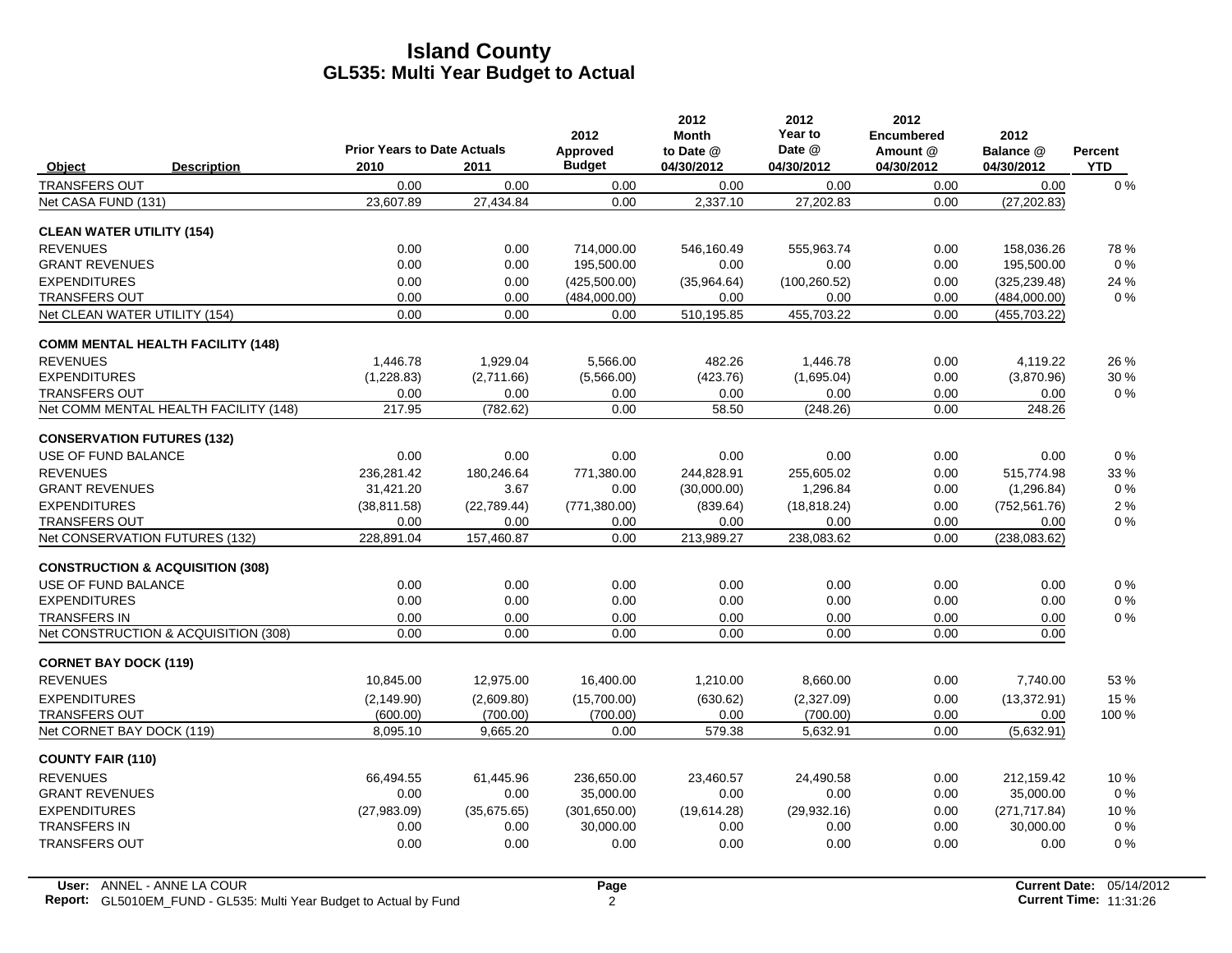|                                         |                                    |                | 2012              | 2012<br><b>Month</b> | 2012<br>Year to | 2012<br><b>Encumbered</b> | 2012            |                |
|-----------------------------------------|------------------------------------|----------------|-------------------|----------------------|-----------------|---------------------------|-----------------|----------------|
|                                         | <b>Prior Years to Date Actuals</b> |                | Approved          | to Date @            | Date @          | Amount @                  | Balance @       | <b>Percent</b> |
| Object<br><b>Description</b>            | 2010                               | 2011           | <b>Budget</b>     | 04/30/2012           | 04/30/2012      | 04/30/2012                | 04/30/2012      | <b>YTD</b>     |
| Net COUNTY FAIR (110)                   | 38,511.46                          | 25.770.31      | 0.00              | 3.846.29             | (5,441.58)      | 0.00                      | 5.441.58        |                |
| <b>COUNTY LAW LIBRARY (103)</b>         |                                    |                |                   |                      |                 |                           |                 |                |
| USE OF FUND BALANCE                     | 0.00                               | 0.00           | 0.00              | 0.00                 | 0.00            | 0.00                      | 0.00            | 0%             |
| <b>REVENUES</b>                         | 8.341.12                           | 9.002.00       | 27.100.00         | 2.244.21             | 8.494.18        | 0.00                      | 18,605.82       | 31 %           |
| <b>EXPENDITURES</b>                     | (9,561.39)                         | (10, 243.58)   | (27, 100.00)      | (2,395.13)           | (9,766.18)      | 0.00                      | (17, 333.82)    | 36 %           |
| <b>TRANSFERS OUT</b>                    | 0.00                               | 0.00           | 0.00              | 0.00                 | 0.00            | 0.00                      | 0.00            | $0\%$          |
| Net COUNTY LAW LIBRARY (103)            | (1,220.27)                         | (1,241.58)     | 0.00              | (150.92)             | (1,272.00)      | 0.00                      | 1,272.00        |                |
| <b>COUNTY ROAD (101)</b>                |                                    |                |                   |                      |                 |                           |                 |                |
| USE OF FUND BALANCE                     | 0.00                               | 0.00           | 0.00              | 0.00                 | 0.00            | 0.00                      | 0.00            | 0%             |
| <b>REVENUES</b>                         | 4,816,044.21                       | 4,157,022.95   | 14,145,653.00     | 3,416,658.83         | 5,143,030.81    | 0.00                      | 9.002.622.19    | 36 %           |
| <b>GRANT REVENUES</b>                   | 117,403.92                         | 410,258.05     | 2,548,000.00      | (32, 917.13)         | 652,619.89      | 0.00                      | 1,895,380.11    | 26 %           |
| <b>EXPENDITURES</b>                     | (3.022.620.41)                     | (2,358,211.73) | (14, 493, 086.00) | (744, 885.84)        | (2,695,757.50)  | 0.00                      | (11,797,328.50) | 19%            |
| <b>TRANSFERS IN</b>                     | 0.00                               | 0.00           | 134,000.00        | 0.00                 | 134,000.00      | 0.00                      | 0.00            | 100 %          |
| <b>TRANSFERS OUT</b>                    | (1,526,217.00)                     | (1,514,967.00) | (2,334,567.00)    | 0.00                 | (1,618,567.00)  | 0.00                      | (716,000.00)    | 69%            |
| Net COUNTY ROAD (101)                   | 384,610.72                         | 694,102.27     | 0.00              | 2,638,855.86         | 1,615,326.20    | 0.00                      | (1,615,326.20)  |                |
| <b>COURTHOUSE EXPANSION (309)</b>       |                                    |                |                   |                      |                 |                           |                 |                |
| <b>REVENUES</b>                         | 7.95                               | 6.69           | 0.00              | 1.16                 | 4.27            | 0.00                      | (4.27)          | $0\%$          |
| Net COURTHOUSE EXPANSION (309)          | 7.95                               | 6.69           | 0.00              | 1.16                 | 4.27            | 0.00                      | (4.27)          |                |
| <b>DEVELOPMENTAL DISABILITIES (114)</b> |                                    |                |                   |                      |                 |                           |                 |                |
| USE OF FUND BALANCE                     | 0.00                               | 0.00           | 0.00              | 0.00                 | 0.00            | 0.00                      | 0.00            | $0\%$          |
| <b>REVENUES</b>                         | 65,605.31                          | 43,910.40      | 170,000.00        | 58,359.82            | 60,987.86       | 0.00                      | 109,012.14      | 36 %           |
| <b>GRANT REVENUES</b>                   | 83.115.32                          | 84.582.00      | 444.307.00        | 35,915.00            | 71.898.00       | 0.00                      | 372.409.00      | 16 %           |
| <b>EXPENDITURES</b>                     | (113,508.96)                       | (153,603.46)   | (555, 821.00)     | (24, 412.00)         | (75, 110.01)    | 0.00                      | (480, 710.99)   | 14 %           |
| <b>TRANSFERS OUT</b>                    | 0.00                               | (3,968.50)     | (58, 486.00)      | 0.00                 | (58, 486.00)    | 0.00                      | 0.00            | 100 %          |
| Net DEVELOPMENTAL DISABILITIES (114)    | 35,211.67                          | (29.079.56)    | 0.00              | 69,862.82            | (710.15)        | 0.00                      | 710.15          |                |
| <b>DRUG SEIZURE (133)</b>               |                                    |                |                   |                      |                 |                           |                 |                |
| USE OF FUND BALANCE                     | 0.00                               | 0.00           | 0.00              | 0.00                 | 0.00            | 0.00                      | 0.00            | 0%             |
| <b>REVENUES</b>                         | 1,900.27                           | 1,779.83       | 10,000.00         | 244.62               | 565.02          | 0.00                      | 9,434.98        | 6 %            |
| <b>EXPENDITURES</b>                     | 0.00                               | 0.00           | (10,000.00)       | 0.00                 | 0.00            | 0.00                      | (10,000.00)     | $0\%$          |
| <b>TRANSFERS OUT</b>                    | 0.00                               | 0.00           | 0.00              | 0.00                 | 0.00            | 0.00                      | 0.00            | 0%             |
| Net DRUG SEIZURE (133)                  | 1,900.27                           | 1,779.83       | 0.00              | 244.62               | 565.02          | 0.00                      | (565.02)        |                |
| <b>ELECTION RESERVE (111)</b>           |                                    |                |                   |                      |                 |                           |                 |                |
| USE OF FUND BALANCE                     | 0.00                               | 0.00           | 0.00              | 0.00                 | 0.00            | 0.00                      | 0.00            | $0\%$          |
| <b>REVENUES</b>                         | 11,042.66                          | 9,079.56       | 100,000.00        | 0.00                 | 1.701.42        | 0.00                      | 98.298.58       | 2%             |
| <b>GRANT REVENUES</b>                   | 27,457.26                          | 0.00           | 0.00              | 0.00                 | 11,341.21       | 0.00                      | (11, 341.21)    | $0\%$          |
| <b>EXPENDITURES</b>                     | (77,079.31)                        | (85,006.07)    | (300,000.00)      | (15, 199.48)         | (102, 179.18)   | 0.00                      | (197, 820.82)   | 34 %           |
| <b>TRANSFERS IN</b>                     | 219,925.00                         | 200,000.00     | 200,000.00        | 0.00                 | 200,000.00      | 0.00                      | 0.00            | 100 %          |
|                                         |                                    |                |                   |                      |                 |                           |                 |                |

 $\overline{\phantom{a}}$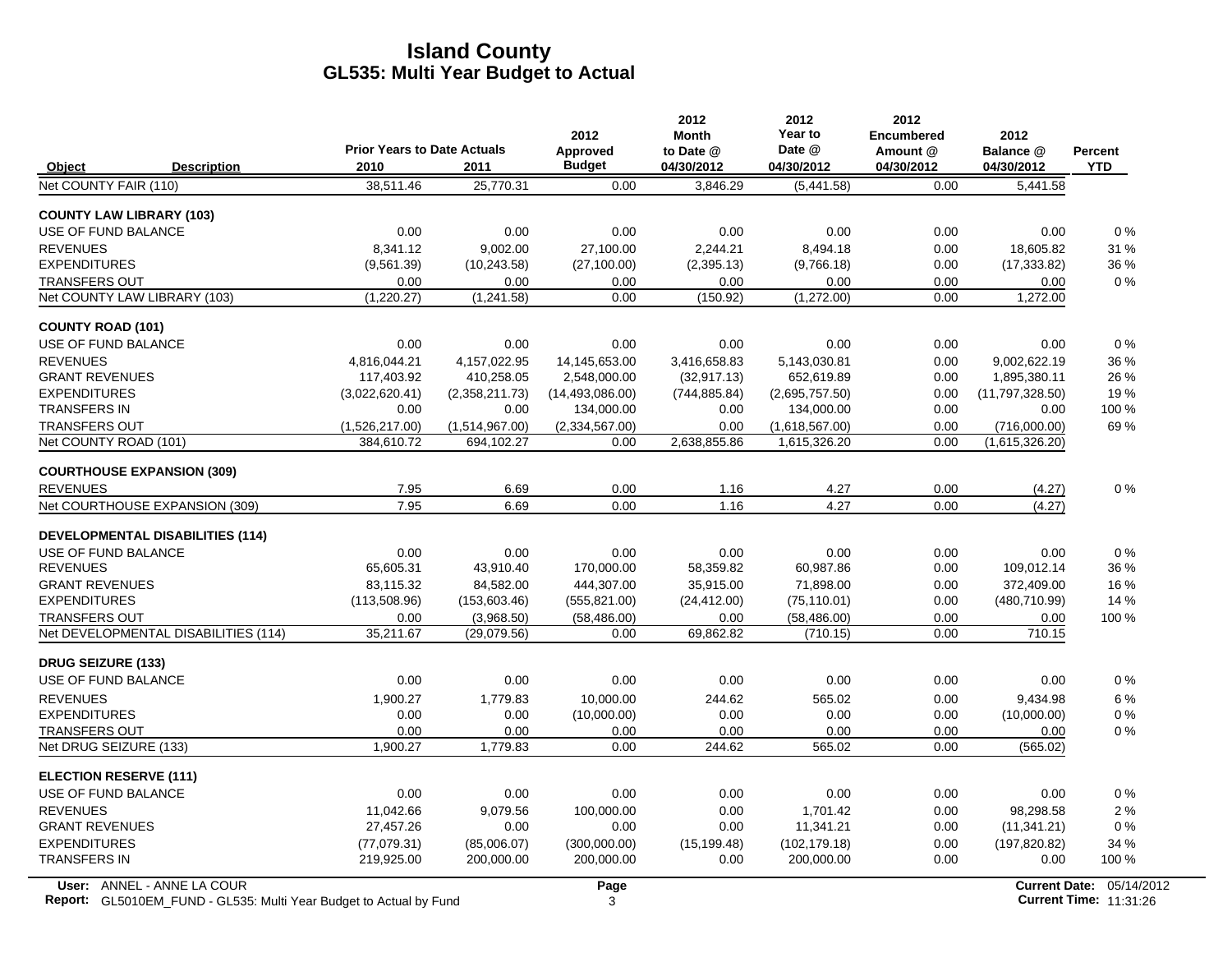|                                 |                                        | <b>Prior Years to Date Actuals</b> |               | 2012<br>Approved | 2012<br><b>Month</b><br>to Date @ | 2012<br>Year to<br>Date @ | 2012<br><b>Encumbered</b><br>Amount @ | 2012<br>Balance @    | Percent    |
|---------------------------------|----------------------------------------|------------------------------------|---------------|------------------|-----------------------------------|---------------------------|---------------------------------------|----------------------|------------|
| Object                          | <b>Description</b>                     | 2010                               | 2011          | <b>Budget</b>    | 04/30/2012                        | 04/30/2012                | 04/30/2012                            | 04/30/2012           | <b>YTD</b> |
| <b>TRANSFERS OUT</b>            |                                        | 0.00                               | 0.00          | 0.00             | 0.00                              | 0.00                      | 0.00                                  | 0.00                 | $0\%$      |
| Net ELECTION RESERVE (111)      |                                        | 181,345.61                         | 124,073.49    | 0.00             | (15, 199.48)                      | 110,863.45                | 0.00                                  | (110, 863.45)        |            |
| <b>ENHANCED 911 (140)</b>       |                                        |                                    |               |                  |                                   |                           |                                       |                      |            |
| <b>REVENUES</b>                 |                                        | 108,847.87                         | 199,678.98    | 531,000.00       | 62,941.67                         | 126,575.10                | 0.00                                  | 404.424.90           | 24 %       |
| <b>GRANT REVENUES</b>           |                                        | 0.00                               | 0.00          | 0.00             | 2,301.02                          | 15,416.41                 | 0.00                                  | (15, 416.41)         | $0\%$      |
| <b>EXPENDITURES</b>             |                                        | (75.00)                            | (391, 116.22) | (529, 500.00)    | (67, 459.49)                      | (139, 461.30)             | 0.00                                  | (390, 038.70)        | 26 %       |
| <b>TRANSFERS OUT</b>            |                                        | (1,500.00)                         | (1,500.00)    | (1,500.00)       | 0.00                              | (1,500.00)                | 0.00                                  | 0.00                 | $100\%$    |
| Net ENHANCED 911 (140)          |                                        | 107,272.87                         | (192, 937.24) | 0.00             | (2, 216.80)                       | 1,030.21                  | 0.00                                  | (1,030.21)           |            |
| <b>EXTENSION SERVICES (160)</b> |                                        |                                    |               |                  |                                   |                           |                                       |                      |            |
| <b>REVENUES</b>                 |                                        | 29,124.27                          | 76,214.11     | 130,949.00       | 2,761.34                          | 23,939.53                 | 0.00                                  | 107,009.47           | 18%        |
| <b>GRANT REVENUES</b>           |                                        | 5,692.05                           | 16,667.23     | 110,161.00       | 0.00                              | 29,041.32                 | 0.00                                  | 81,119.68            | 26 %       |
| <b>EXPENDITURES</b>             |                                        | (142, 919.17)                      | (131,903.03)  | (341, 243.00)    | (31, 292.71)                      | (93, 167.86)              | 0.00                                  | (248, 075, 14)       | 27 %       |
| <b>TRANSFERS IN</b>             |                                        | 149,321.00                         | 95,950.00     | 100,133.00       | 0.00                              | 100,133.00                | 0.00                                  | 0.00                 | 100 %      |
| <b>TRANSFERS OUT</b>            |                                        | 0.00                               | 0.00          | 0.00             | 0.00                              | 0.00                      | 0.00                                  | 0.00                 | $0\%$      |
| Net EXTENSION SERVICES (160)    |                                        | 41,218.15                          | 56,928.31     | 0.00             | (28, 531.37)                      | 59,945.99                 | 0.00                                  | (59, 945.99)         |            |
|                                 | <b>FAMILY RES CTR CAMANO (143)</b>     |                                    |               |                  |                                   |                           |                                       |                      |            |
| USE OF FUND BALANCE             |                                        | 0.00                               | 0.00          | 10,753.00        | 0.00                              | 0.00                      | 0.00                                  | 10,753.00            | $0\%$      |
| <b>REVENUES</b>                 |                                        | 11,057.70                          | 10,575.44     | 39,393.00        | 5,357.10                          | 11,353.04                 | 0.00                                  | 28,039.96            | 29 %       |
| <b>EXPENDITURES</b>             |                                        | (11,629.12)                        | (16,063.55)   | (50, 146.00)     | (3,900.65)                        | (17,682.98)               | 0.00                                  | (32, 463.02)         | 35 %       |
| <b>TRANSFERS OUT</b>            |                                        | 0.00                               | 0.00          | 0.00             | 0.00                              | 0.00                      | 0.00                                  | 0.00                 | $0\%$      |
|                                 | Net FAMILY RES CTR CAMANO (143)        | (571.42)                           | (5,488.11)    | 0.00             | 1,456.45                          | (6,329.94)                | 0.00                                  | 6,329.94             |            |
|                                 | <b>FAMILY RES CTR OAK HARBOR (141)</b> |                                    |               |                  |                                   |                           |                                       |                      |            |
| USE OF FUND BALANCE             |                                        | 0.00                               | 0.00          | 0.00             | 0.00                              | 0.00                      | 0.00                                  | 0.00                 | $0\%$      |
| <b>REVENUES</b>                 |                                        | 7.755.78                           | 6.800.00      | 55.937.00        | 1.700.00                          | 9.413.10                  | 0.00                                  | 46.523.90            | 17 %       |
| <b>EXPENDITURES</b>             |                                        | (11,902.78)                        | (16, 852.13)  | (55, 937.00)     | (4,050.00)                        | (16,097.36)               | 0.00                                  | (39, 839.64)         | 29 %       |
| <b>TRANSFERS OUT</b>            |                                        | 0.00                               | 0.00          | 0.00             | 0.00                              | 0.00                      | 0.00                                  | 0.00                 | $0\%$      |
|                                 | Net FAMILY RES CTR OAK HARBOR (141)    | (4, 147.00)                        | (10.052.13)   | 0.00             | (2,350.00)                        | (6,684.26)                | 0.00                                  | 6,684.26             |            |
|                                 | <b>FAMILY RES CTR SO WHIDBEY (142)</b> |                                    |               |                  |                                   |                           |                                       |                      |            |
| <b>REVENUES</b>                 |                                        | 1,500.00                           | 1,500.00      | 2,400.00         | 500.00                            | 2,000.00                  | 0.00                                  | 400.00               | 83%        |
| <b>EXPENDITURES</b>             |                                        | (2, 236.90)                        | (27.00)       | (2,400.00)       | (9.00)                            | (36.00)                   | 0.00                                  | (2,364.00)           | 2%         |
| <b>TRANSFERS OUT</b>            |                                        | 0.00                               | 0.00          | 0.00             | 0.00                              | 0.00                      | 0.00                                  | 0.00                 | $0\%$      |
|                                 | Net FAMILY RES CTR SO WHIDBEY (142)    | (736.90)                           | 1,473.00      | 0.00             | 491.00                            | 1,964.00                  | 0.00                                  | (1,964.00)           |            |
|                                 | <b>FEDERAL ASSET FORFEITURE (147)</b>  |                                    |               |                  |                                   |                           |                                       |                      |            |
| USE OF FUND BALANCE             |                                        | 0.00                               | 0.00          | 0.00             | 0.00                              | 0.00                      | 0.00                                  | 0.00                 | $0\%$      |
| <b>REVENUES</b>                 |                                        | 1.43                               | 0.14          | 5,000.00         | 0.02                              | 0.08                      | 0.00                                  | 4,999.92             | $0\%$      |
| <b>EXPENDITURES</b>             |                                        | (2, 148.00)                        | (2, 148.00)   | (5,000.00)       | 0.00                              | 0.00                      | 0.00                                  | (5,000.00)           | $0\%$      |
| <b>TRANSFERS OUT</b>            |                                        | 0.00                               | 0.00          | 0.00             | 0.00                              | 0.00                      | 0.00                                  | 0.00                 | $0\%$      |
|                                 | User: ANNEL - ANNE LA COUR             |                                    |               | Page             |                                   |                           |                                       | <b>Current Date:</b> | 05/14/2    |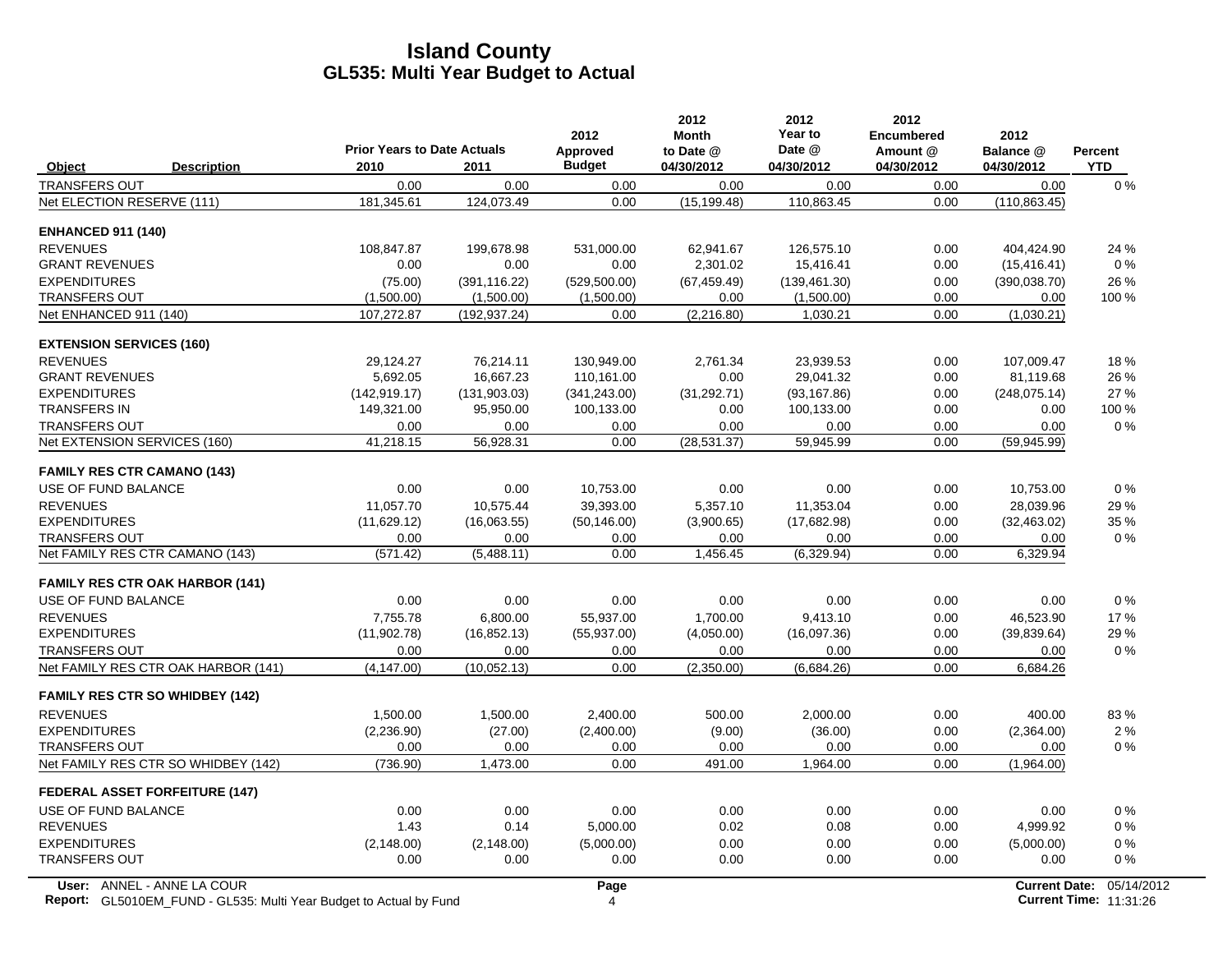|                                      |                                           |                                    |               | 2012           | 2012<br><b>Month</b> | 2012<br>Year to | 2012<br><b>Encumbered</b> | 2012           |                |
|--------------------------------------|-------------------------------------------|------------------------------------|---------------|----------------|----------------------|-----------------|---------------------------|----------------|----------------|
|                                      |                                           | <b>Prior Years to Date Actuals</b> |               | Approved       | to Date @            | Date @          | Amount @                  | Balance @      | <b>Percent</b> |
| Object                               | <b>Description</b>                        | 2010                               | 2011          | <b>Budget</b>  | 04/30/2012           | 04/30/2012      | 04/30/2012                | 04/30/2012     | <b>YTD</b>     |
|                                      | Net FEDERAL ASSET FORFEITURE (147)        | (2, 146.57)                        | (2, 147.86)   | 0.00           | 0.02                 | 0.08            | 0.00                      | (0.08)         |                |
| <b>FIRE PERMIT PROGRAM (115)</b>     |                                           |                                    |               |                |                      |                 |                           |                |                |
| <b>REVENUES</b>                      |                                           | 9,846.19                           | 12,490.16     | 48,000.00      | 4,030.85             | 7,070.85        | 0.00                      | 40,929.15      | 15 %           |
| <b>GRANT REVENUES</b>                |                                           | 0.00                               | 0.00          | 0.00           | 21,625.00            | 21.625.00       | 0.00                      | (21,625.00)    | $0\ \%$        |
| <b>EXPENDITURES</b>                  |                                           | (578.43)                           | (363.12)      | (48,000.00)    | (43.03)              | (129.05)        | 0.00                      | (47, 870.95)   | $0\%$          |
| <b>TRANSFERS OUT</b>                 |                                           | 0.00                               | 0.00          | 0.00           | 0.00                 | 0.00            | 0.00                      | 0.00           | 0%             |
| Net FIRE PERMIT PROGRAM (115)        |                                           | 9,267.76                           | 12,127.04     | 0.00           | 25,612.82            | 28,566.80       | 0.00                      | (28, 566.80)   |                |
|                                      | <b>HISTORICAL PRESERVATION FUND (180)</b> |                                    |               |                |                      |                 |                           |                |                |
| <b>USE OF FUND BALANCE</b>           |                                           | 0.00                               | 0.00          | 6,000.00       | 0.00                 | 0.00            | 0.00                      | 6,000.00       | 0%             |
| <b>REVENUES</b>                      |                                           | 0.00                               | 6,801.00      | 18,000.00      | 1,958.00             | 7,252.00        | 0.00                      | 10,748.00      | 40 %           |
| <b>EXPENDITURES</b>                  |                                           | 0.00                               | (17,500.00)   | (12,000.00)    | 0.00                 | (3,422.84)      | 0.00                      | (8,577.16)     | 29 %           |
| <b>TRANSFERS IN</b>                  |                                           | 0.00                               | 0.00          | 0.00           | 0.00                 | 0.00            | 0.00                      | 0.00           | 0%             |
| <b>TRANSFERS OUT</b>                 |                                           | 0.00                               | (12,000.00)   | (12,000.00)    | 0.00                 | (12,000.00)     | 0.00                      | 0.00           | 100 %          |
|                                      | Net HISTORICAL PRESERVATION FUND (180)    | 0.00                               | (22,699.00)   | 0.00           | 1,958.00             | (8, 170.84)     | 0.00                      | 8,170.84       |                |
| <b>HOMELESS HOUSING (106)</b>        |                                           |                                    |               |                |                      |                 |                           |                |                |
| <b>USE OF FUND BALANCE</b>           |                                           | 0.00                               | 0.00          | 0.00           | 0.00                 | 0.00            | 0.00                      | 0.00           | 0%             |
| <b>REVENUES</b>                      |                                           | 130.674.15                         | 126,954.86    | 321.974.00     | 35.796.48            | 134.728.04      | 0.00                      | 187,245.96     | 42 %           |
| <b>GRANT REVENUES</b>                |                                           | 22.824.73                          | 23.721.77     | 76,398.00      | 1,059.96             | 4,083.20        | 0.00                      | 72,314.80      | 5 %            |
| <b>EXPENDITURES</b>                  |                                           | (87, 240.06)                       | (114,988.90)  | (366, 142.00)  | (10,803.73)          | (48, 432.52)    | 0.00                      | (317,709.48)   | 13%            |
| <b>TRANSFERS OUT</b>                 |                                           | 0.00                               | (1,587.40)    | (32, 230.00)   | 0.00                 | (32, 230.00)    | 0.00                      | 0.00           | 100 %          |
| Net HOMELESS HOUSING (106)           |                                           | 66,258.82                          | 34,100.33     | 0.00           | 26,052.71            | 58,148.72       | 0.00                      | (58, 148.72)   |                |
| <b>HUMAN SERVICES FUND (129)</b>     |                                           |                                    |               |                |                      |                 |                           |                |                |
| <b>GRANT REVENUES</b>                |                                           | 0.00                               | 0.00          | 150,627.00     | 13,165.55            | 25,874.73       | 0.00                      | 124,752.27     | 17%            |
| <b>EXPENDITURES</b>                  |                                           | 0.00                               | 0.00          | (362, 252.00)  | (28,790.97)          | (112, 447.12)   | 0.00                      | (249, 804.88)  | 31 %           |
| <b>TRANSFERS IN</b>                  |                                           | 0.00                               | 0.00          | 211,625.00     | 0.00                 | 211,625.00      | 0.00                      | 0.00           | 100 %          |
| Net HUMAN SERVICES FUND (129)        |                                           | 0.00                               | 0.00          | 0.00           | (15,625.42)          | 125,052.61      | 0.00                      | (125, 052.61)  |                |
| <b>JOINT TOURISM PROMOTION (146)</b> |                                           |                                    |               |                |                      |                 |                           |                |                |
| USE OF FUND BALANCE                  |                                           | 0.00                               | 0.00          | 0.00           | 0.00                 | 0.00            | 0.00                      | 0.00           | 0%             |
| <b>REVENUES</b>                      |                                           | 51.825.21                          | 53.544.57     | 200.000.00     | 24.230.81            | 64.166.20       | 0.00                      | 135.833.80     | 32 %           |
| <b>EXPENDITURES</b>                  |                                           | (75, 331.02)                       | (80.329.47)   | (200,000.00)   | (33,931.41)          | (62, 888.83)    | 0.00                      | (137, 111, 17) | 31 %           |
|                                      | Net JOINT TOURISM PROMOTION (146)         | (23, 505.81)                       | (26, 784.90)  | 0.00           | (9,700.60)           | 1,277.37        | 0.00                      | (1, 277.37)    |                |
|                                      | <b>JUVENILE DETENTION CENTER (145)</b>    |                                    |               |                |                      |                 |                           |                |                |
| USE OF FUND BALANCE                  |                                           | 0.00                               | 0.00          | 0.00           | 0.00                 | 0.00            | 0.00                      | 0.00           | 0%             |
| <b>REVENUES</b>                      |                                           | 248,467.94                         | 235,258.64    | 726,000.00     | 102,316.23           | 230,015.27      | 0.00                      | 495,984.73     | 32 %           |
| <b>GRANT REVENUES</b>                |                                           | 3,193.06                           | 2,295.86      | 8,000.00       | 0.00                 | 0.00            | 0.00                      | 8,000.00       | 0%             |
| <b>EXPENDITURES</b>                  |                                           | (390, 477.48)                      | (350, 317.33) | (1,041,500.00) | (90, 456.21)         | (372, 712.18)   | 0.00                      | (668, 787.82)  | 36 %           |
| <b>TRANSFERS IN</b>                  |                                           | 0.00                               | 403,000.00    | 350,000.00     | 0.00                 | 350,000.00      | 0.00                      | 0.00           | 100 %          |
|                                      |                                           |                                    |               |                |                      |                 |                           |                |                |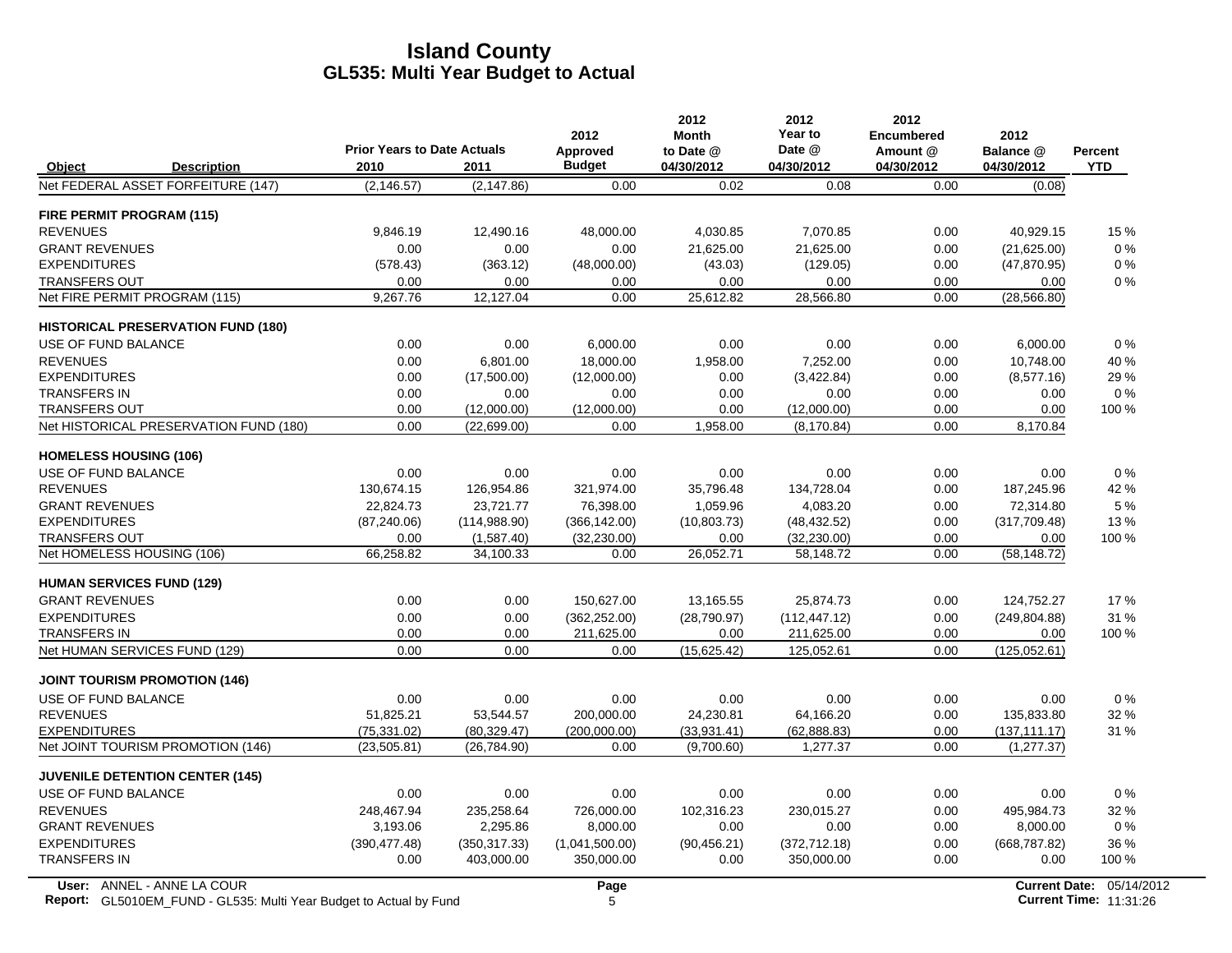|                                             | <b>Prior Years to Date Actuals</b> |               | 2012                      | 2012<br><b>Month</b><br>to Date @ | 2012<br>Year to<br>Date @ | 2012<br><b>Encumbered</b><br>Amount @ | 2012<br>Balance @ | Percent    |
|---------------------------------------------|------------------------------------|---------------|---------------------------|-----------------------------------|---------------------------|---------------------------------------|-------------------|------------|
| Object<br><b>Description</b>                | 2010                               | 2011          | Approved<br><b>Budget</b> | 04/30/2012                        | 04/30/2012                | 04/30/2012                            | 04/30/2012        | <b>YTD</b> |
| <b>TRANSFERS OUT</b>                        | (46,500.00)                        | (45, 400.00)  | (42,500.00)               | 0.00                              | (42,500.00)               | 0.00                                  | 0.00              | 100 %      |
| Net JUVENILE DETENTION CENTER (145)         | (185, 316.48)                      | 244,837.17    | 0.00                      | 11,860.02                         | 164,803.09                | 0.00                                  | (164, 803.09)     |            |
| <b>LOW-INCOME HOUSING SURCHARGE (105)</b>   |                                    |               |                           |                                   |                           |                                       |                   |            |
| USE OF FUND BALANCE                         | 0.00                               | 0.00          | 0.00                      | 0.00                              | 0.00                      | 0.00                                  | 0.00              | 0%         |
| <b>REVENUES</b>                             | 35,345.00                          | 34,607.51     | 123,532.00                | 8,380.36                          | 36,454.74                 | 0.00                                  | 87,077.26         | 30 %       |
| <b>EXPENDITURES</b>                         | (27,069.00)                        | (6,662.40)    | (109.933.00)              | 0.00                              | 0.00                      | 0.00                                  | (109.933.00)      | 0%         |
| <b>TRANSFERS OUT</b>                        | 0.00                               | 0.00          | (13,599.00)               | 0.00                              | (13,599.00)               | 0.00                                  | 0.00              | 100 %      |
| Net LOW-INCOME HOUSING SURCHARGE (105)      | 8,276.00                           | 27,945.11     | 0.00                      | 8,380.36                          | 22,855.74                 | 0.00                                  | (22, 855.74)      |            |
| <b>MENTAL HEALTH (113)</b>                  |                                    |               |                           |                                   |                           |                                       |                   |            |
| USE OF FUND BALANCE                         | 0.00                               | 0.00          | 0.00                      | 0.00                              | 0.00                      | 0.00                                  | 0.00              | 0%         |
| <b>REVENUES</b>                             | 95.431.43                          | 43,910.40     | 240,762.00                | 58,359.82                         | 60,987.86                 | 0.00                                  | 179,774.14        | 25 %       |
| <b>GRANT REVENUES</b>                       | 0.00                               | 20.551.40     | 0.00                      | 5.113.11                          | 9.753.72                  | 0.00                                  | (9,753.72)        | $0\%$      |
| <b>EXPENDITURES</b>                         | (81, 811.22)                       | (94, 469.06)  | (214, 704.00)             | (16, 364.06)                      | (73,209.38)               | 0.00                                  | (141, 494.62)     | 34 %       |
| <b>TRANSFERS OUT</b>                        | 0.00                               | (3,968.50)    | (26,058.00)               | 0.00                              | (26,058.00)               | 0.00                                  | 0.00              | 100 %      |
| Net MENTAL HEALTH (113)                     | 13,620.21                          | (33,975.76)   | 0.00                      | 47,108.87                         | (28, 525.80)              | 0.00                                  | 28,525.80         |            |
| <b>MH THERAPEUTIC COURT SALES TAX (126)</b> |                                    |               |                           |                                   |                           |                                       |                   |            |
| USE OF FUND BALANCE                         | 0.00                               | 0.00          | 0.00                      | 0.00                              | 0.00                      | 0.00                                  | 0.00              | 0%         |
| <b>REVENUES</b>                             | 241.822.37                         | 235.529.10    | 725,000.00                | 52.151.24                         | 229.632.47                | 0.00                                  | 495,367.53        | 32 %       |
| <b>GRANT REVENUES</b>                       | 3,454.06                           | 558.00        | 64,110.00                 | 0.00                              | 9,346.64                  | 0.00                                  | 54,763.36         | 15 %       |
| <b>EXPENDITURES</b>                         | (175, 371.38)                      | (208, 404.83) | (673, 720.00)             | (60, 396.34)                      | (233, 445.70)             | 0.00                                  | (440, 274, 30)    | 35 %       |
| <b>TRANSFERS IN</b>                         | 0.00                               | 0.00          | 0.00                      | 0.00                              | 0.00                      | 0.00                                  | 0.00              | $0\%$      |
| <b>TRANSFERS OUT</b>                        | (52,800.00)                        | (53, 274.80)  | (115,390.00)              | 0.00                              | (115, 390.00)             | 0.00                                  | 0.00              | 100 %      |
| Net MH THERAPEUTIC COURT SALES TAX (126)    | 17,105.05                          | (25, 592.53)  | 0.00                      | (8,245.10)                        | (109.856.59)              | 0.00                                  | 109.856.59        |            |
| PATHS & TRAILS (137)                        |                                    |               |                           |                                   |                           |                                       |                   |            |
| <b>REVENUES</b>                             | 0.00                               | 0.00          | 0.00                      | 0.00                              | 0.00                      | 0.00                                  | 0.00              | 0%         |
| <b>GRANT REVENUES</b>                       | 10,365.68                          | 56,367.40     | 740,000.00                | (82, 193.74)                      | 0.00                      | 0.00                                  | 740,000.00        | 0%         |
| <b>EXPENDITURES</b>                         | (38, 794.63)                       | (8, 124.83)   | (946,000.00)              | (1,385.60)                        | (18, 120.23)              | 0.00                                  | (927, 879.77)     | 2%         |
| <b>TRANSFERS IN</b>                         | 0.00                               | 0.00          | 206,000.00                | 0.00                              | 0.00                      | 0.00                                  | 206,000.00        | 0%         |
| <b>TRANSFERS OUT</b>                        | 0.00                               | 0.00          | 0.00                      | 0.00                              | 0.00                      | 0.00                                  | 0.00              | 0%         |
| Net PATHS & TRAILS (137)                    | (28, 428.95)                       | 48,242.57     | 0.00                      | (83, 579.34)                      | (18, 120.23)              | 0.00                                  | 18,120.23         |            |
| <b>PUBLIC HEALTH POOLING (104)</b>          |                                    |               |                           |                                   |                           |                                       |                   |            |
| USE OF FUND BALANCE                         | 0.00                               | 0.00          | 0.00                      | 0.00                              | 0.00                      | 0.00                                  | 0.00              | 0%         |
| <b>REVENUES</b>                             | 481,116.47                         | 351,699.15    | 994,731.00                | 84,304.37                         | 294,462.49                | 0.00                                  | 700,268.51        | 30 %       |
| <b>GRANT REVENUES</b>                       | 225.201.43                         | 233,977.17    | 857,998.00                | 37,957.00                         | 328,339.36                | 0.00                                  | 529.658.64        | 38 %       |
| <b>EXPENDITURES</b>                         | (999, 348.67)                      | (918, 726.41) | (2,388,899.00)            | (190, 488.04)                     | (787, 647.81)             | 0.00                                  | (1,601,251.19)    | 33 %       |
| <b>TRANSFERS IN</b>                         | 717,400.77                         | 425,274.00    | 637,237.00                | 0.00                              | 293,237.00                | 0.00                                  | 344,000.00        | 46 %       |
| <b>TRANSFERS OUT</b>                        | (147, 967.00)                      | (114, 267.00) | (101,067.00)              | 0.00                              | (101,067.00)              | 0.00                                  | 0.00              | 100 %      |
|                                             |                                    |               |                           |                                   |                           |                                       |                   |            |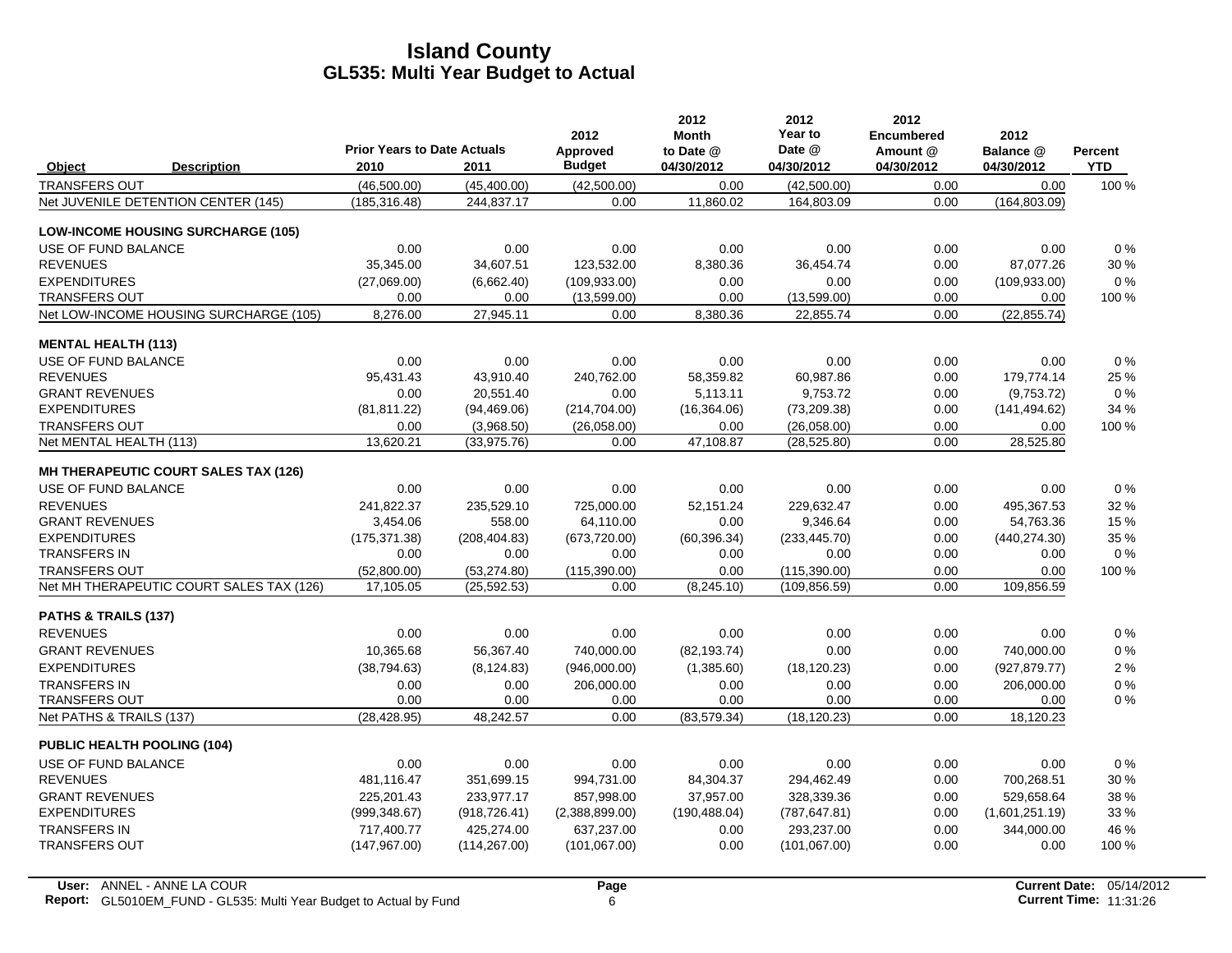|                           |                                          | <b>Prior Years to Date Actuals</b> |               | 2012                      | 2012<br><b>Month</b>    | 2012<br>Year to<br>Date @ | 2012<br><b>Encumbered</b> | 2012                    |                       |
|---------------------------|------------------------------------------|------------------------------------|---------------|---------------------------|-------------------------|---------------------------|---------------------------|-------------------------|-----------------------|
| Object                    | <b>Description</b>                       | 2010                               | 2011          | Approved<br><b>Budget</b> | to Date @<br>04/30/2012 | 04/30/2012                | Amount @<br>04/30/2012    | Balance @<br>04/30/2012 | Percent<br><b>YTD</b> |
|                           | Net PUBLIC HEALTH POOLING (104)          | 276,403.00                         | (22,043.09)   | 0.00                      | (68, 226.67)            | 27,324.04                 | 0.00                      | (27, 324.04)            |                       |
| <b>PUBLIC WORKS (139)</b> |                                          |                                    |               |                           |                         |                           |                           |                         |                       |
| USE OF FUND BALANCE       |                                          | 0.00                               | 0.00          | 12,662.00                 | 0.00                    | 0.00                      | 0.00                      | 12,662.00               | 0%                    |
| <b>REVENUES</b>           |                                          | 0.00                               | 0.00          | 0.00                      | 0.00                    | 0.00                      | 0.00                      | 0.00                    | 0%                    |
| <b>EXPENDITURES</b>       |                                          | (143, 621.37)                      | (142, 913.36) | (457, 662.00)             | (35, 160.67)            | (149,051.51)              | 0.00                      | (308, 610.49)           | 33 %                  |
| <b>TRANSFERS IN</b>       |                                          | 419,912.00                         | 431,600.00    | 445,000.00                | 0.00                    | 405,000.00                | 0.00                      | 40,000.00               | 91 %                  |
| TRANSFERS OUT             |                                          | 0.00                               | 0.00          | 0.00                      | 0.00                    | 0.00                      | 0.00                      | 0.00                    | 0%                    |
| Net PUBLIC WORKS (139)    |                                          | 276,290.63                         | 288,686.64    | 0.00                      | (35, 160.67)            | 255,948.49                | 0.00                      | (255, 948.49)           |                       |
|                           | <b>REET 1 CAPITAL IMPROVEMENTS (134)</b> |                                    |               |                           |                         |                           |                           |                         |                       |
| USE OF FUND BALANCE       |                                          | 0.00                               | 0.00          | 388,000.00                | 0.00                    | 0.00                      | 0.00                      | 388,000.00              | 0%                    |
| <b>REVENUES</b>           |                                          | 197,006.81                         | 150,205.20    | 600,000.00                | 46,064.30               | 143,508.62                | 0.00                      | 456,491.38              | 24 %                  |
| <b>EXPENDITURES</b>       |                                          | (3,776.61)                         | (37, 855.26)  | (779,000.00)              | (3,025.84)              | (3,443.53)                | 0.00                      | (775, 556.47)           | 0%                    |
| <b>TRANSFERS IN</b>       |                                          | 0.00                               | 0.00          | 0.00                      | 0.00                    | 0.00                      | 0.00                      | 0.00                    | $0\%$                 |
| <b>TRANSFERS OUT</b>      |                                          | (46,900.00)                        | (49,300.00)   | (209,000.00)              | 0.00                    | (179,000.00)              | 0.00                      | (30,000.00)             | 86 %                  |
|                           | Net REET 1 CAPITAL IMPROVEMENTS (134)    | 146,330.20                         | 63,049.94     | 0.00                      | 43,038.46               | (38,934.91)               | 0.00                      | 38,934.91               |                       |
|                           | <b>REET 2 CAPITAL FACILITIES (135)</b>   |                                    |               |                           |                         |                           |                           |                         |                       |
| USE OF FUND BALANCE       |                                          | 0.00                               | 0.00          | 560,720.00                | 0.00                    | 0.00                      | 0.00                      | 560,720.00              | 0%                    |
| <b>REVENUES</b>           |                                          | 197,006.82                         | 150,205.20    | 600,000.00                | 46,064.30               | 143,508.62                | 0.00                      | 456,491.38              | 24 %                  |
| <b>GRANT REVENUES</b>     |                                          | 0.00                               | 0.00          | 0.00                      | 0.00                    | 0.00                      | 0.00                      | 0.00                    | $0\%$                 |
| <b>EXPENDITURES</b>       |                                          | (45, 540.93)                       | (26,982.55)   | (630,000.00)              | (6,873.70)              | (6,950.55)                | 0.00                      | (623,049.45)            | 1%                    |
| <b>TRANSFERS IN</b>       |                                          | 0.00                               | 0.00          | 0.00                      | 0.00                    | 0.00                      | 0.00                      | 0.00                    | 0%                    |
| <b>TRANSFERS OUT</b>      |                                          | (153, 320.00)                      | (186, 230.00) | (530, 720.00)             | 0.00                    | (530, 720.00)             | 0.00                      | 0.00                    | 100 %                 |
|                           | Net REET 2 CAPITAL FACILITIES (135)      | (1,854.11)                         | (63,007.35)   | 0.00                      | 39,190.60               | (394, 161.93)             | 0.00                      | 394,161.93              |                       |
|                           | <b>REET ELECTRONIC TECHNOLOGY (150)</b>  |                                    |               |                           |                         |                           |                           |                         |                       |
| USE OF FUND BALANCE       |                                          | 0.00                               | 0.00          | 5,000.00                  | 0.00                    | 0.00                      | 0.00                      | 5,000.00                | 0%                    |
| <b>REVENUES</b>           |                                          | 7,343.65                           | 0.00          | 0.00                      | 0.00                    | 0.00                      | 0.00                      | 0.00                    | $0\ \%$               |
| <b>GRANT REVENUES</b>     |                                          | 0.00                               | 0.00          | 0.00                      | 0.00                    | 0.00                      | 0.00                      | 0.00                    | 0%                    |
| <b>EXPENDITURES</b>       |                                          | 0.00                               | (121.33)      | (5,000.00)                | 0.00                    | (1,201.14)                | 0.00                      | (3,798.86)              | 24 %                  |
| <b>TRANSFERS OUT</b>      |                                          | 0.00                               | 0.00          | 0.00                      | 0.00                    | 0.00                      | 0.00                      | 0.00                    | 0%                    |
|                           | Net REET ELECTRONIC TECHNOLOGY (150)     | 7,343.65                           | (121.33)      | 0.00                      | 0.00                    | (1,201.14)                | 0.00                      | 1,201.14                |                       |
|                           | <b>RURAL COUNTY SALES TAX (121)</b>      |                                    |               |                           |                         |                           |                           |                         |                       |
| USE OF FUND BALANCE       |                                          | 0.00                               | 0.00          | 0.00                      | 0.00                    | 0.00                      | 0.00                      | 0.00                    | 0%                    |
| <b>REVENUES</b>           |                                          | 217.996.80                         | 212,726.35    | 625,000.00                | 47.239.01               | 208,570.14                | 0.00                      | 416,429.86              | 33 %                  |
| <b>EXPENDITURES</b>       |                                          | (528, 967.30)                      | (272, 712.13) | (625,000.00)              | (16,750.00)             | (285, 846.05)             | 0.00                      | (339, 153.95)           | 46 %                  |
| <b>TRANSFERS OUT</b>      |                                          | (2,800.00)                         | (2,700.00)    | 0.00                      | 0.00                    | 0.00                      | 0.00                      | 0.00                    | 0%                    |
|                           | Net RURAL COUNTY SALES TAX (121)         | (313,770.50)                       | (62, 685.78)  | 0.00                      | 30.489.01               | (77, 275.91)              | 0.00                      | 77,275.91               |                       |

#### **STORM & SURFACE WATER UTILITY (144)**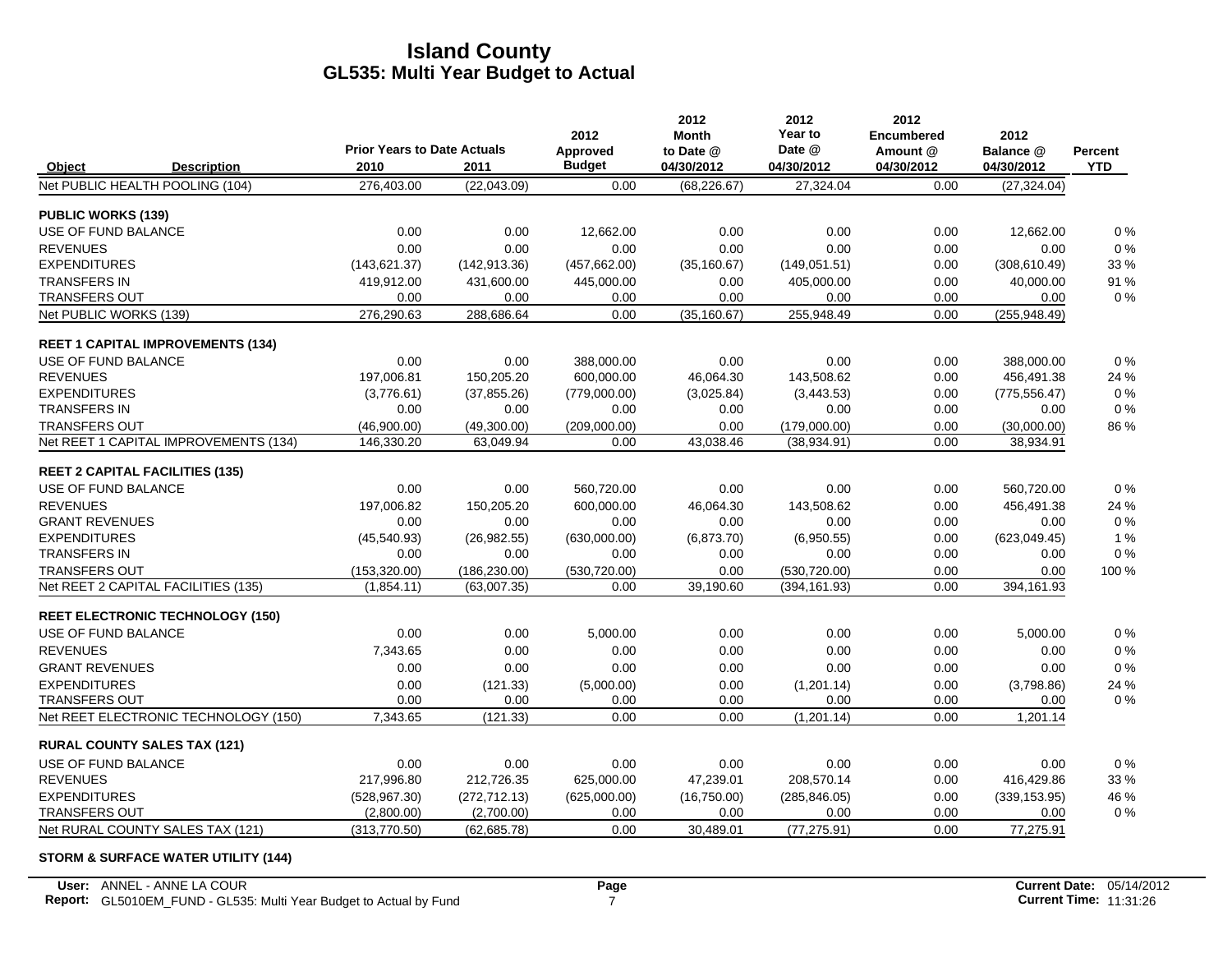|                                         |                    |                                            |              | 2012                      | 2012<br><b>Month</b>    | 2012<br>Year to      | 2012<br><b>Encumbered</b> | 2012                    |                       |
|-----------------------------------------|--------------------|--------------------------------------------|--------------|---------------------------|-------------------------|----------------------|---------------------------|-------------------------|-----------------------|
| Object                                  | <b>Description</b> | <b>Prior Years to Date Actuals</b><br>2010 | 2011         | Approved<br><b>Budget</b> | to Date @<br>04/30/2012 | Date @<br>04/30/2012 | Amount @<br>04/30/2012    | Balance @<br>04/30/2012 | Percent<br><b>YTD</b> |
| <b>USE OF FUND BALANCE</b>              |                    | 0.00                                       | 0.00         | 0.00                      | 0.00                    | 0.00                 | 0.00                      | 0.00                    | 0%                    |
| <b>REVENUES</b>                         |                    | 13.92                                      | 15.08        | 0.00                      | 5.28                    | 16.82                | 0.00                      | (16.82)                 | 0%                    |
| <b>EXPENDITURES</b>                     |                    | (36.35)                                    | (42.62)      | (27, 160.00)              | (13.69)                 | (39.23)              | 0.00                      | (27, 120.77)            | 0%                    |
| <b>TRANSFERS IN</b>                     |                    | 6,420.00                                   | 25,930.00    | 27,160.00                 | 0.00                    | 27,160.00            | 0.00                      | 0.00                    | 100 %                 |
| Net STORM & SURFACE WATER UTILITY (144) |                    | 6,397.57                                   | 25,902.46    | 0.00                      | (8.41)                  | 27,137.59            | 0.00                      | (27, 137.59)            |                       |
| TREASURER'S M & O (116)                 |                    |                                            |              |                           |                         |                      |                           |                         |                       |
| USE OF FUND BALANCE                     |                    | 0.00                                       | 0.00         | 0.00                      | 0.00                    | 0.00                 | 0.00                      | 0.00                    | 0%                    |
| <b>REVENUES</b>                         |                    | 16,925.62                                  | 12,664.55    | 77,424.00                 | 1,200.00                | 46,902.25            | 0.00                      | 30,521.75               | 61 %                  |
| <b>EXPENDITURES</b>                     |                    | (12,097.07)                                | (16, 332.41) | (77, 424.00)              | (5,676.82)              | (18,523.17)          | 0.00                      | (58,900.83)             | 24 %                  |
| <b>TRANSFERS OUT</b>                    |                    | 0.00                                       | 0.00         | 0.00                      | 0.00                    | 0.00                 | 0.00                      | 0.00                    | 0%                    |
| Net TREASURER'S M & O (116)             |                    | 4.828.55                                   | (3,667.86)   | 0.00                      | (4,476.82)              | 28,379.08            | 0.00                      | (28, 379.08)            |                       |
| <b>TRIAL COURT IMPROVEMENT (157)</b>    |                    |                                            |              |                           |                         |                      |                           |                         |                       |
| <b>REVENUES</b>                         |                    | 44.25                                      | 11,877.98    | 5,000.00                  | 11.94                   | 5,999.73             | 0.00                      | (999.73)                | 120 %                 |
| <b>EXPENDITURES</b>                     |                    | 0.00                                       | (953.11)     | (5,000.00)                | 0.00                    | 0.00                 | 0.00                      | (5,000.00)              | 0%                    |
| Net TRIAL COURT IMPROVEMENT (157)       |                    | 44.25                                      | 10,924.87    | 0.00                      | 11.94                   | 5,999.73             | 0.00                      | (5,999.73)              |                       |
| <b>VETERANS ASSISTANCE (107)</b>        |                    |                                            |              |                           |                         |                      |                           |                         |                       |
| USE OF FUND BALANCE                     |                    | 0.00                                       | 0.00         | 0.00                      | 0.00                    | 0.00                 | 0.00                      | 0.00                    | 0%                    |
| <b>REVENUES</b>                         |                    | 1.543.07                                   | 361.08       | 148,000.00                | 53,111.89               | 54,114.15            | 0.00                      | 93,885.85               | 37 %                  |
| <b>EXPENDITURES</b>                     |                    | (25, 972.73)                               | (23, 923.72) | (140, 048.00)             | (3,500.47)              | (17,042.60)          | 0.00                      | (123,005.40)            | 12%                   |
| <b>TRANSFERS OUT</b>                    |                    | 0.00                                       | (1,587.40)   | (7,952.00)                | 0.00                    | (7,952.00)           | 0.00                      | 0.00                    | 100 %                 |
| Net VETERANS ASSISTANCE (107)           |                    | (24, 429.66)                               | (25, 150.04) | 0.00                      | 49,611.42               | 29,119.55            | 0.00                      | (29, 119.55)            |                       |
| <b>WATER QUALITY ASSISTANCE (149)</b>   |                    |                                            |              |                           |                         |                      |                           |                         |                       |
| <b>REVENUES</b>                         |                    | 39,615.81                                  | 12,260.00    | 232,500.00                | 18,818.40               | 50,269.09            | 0.00                      | 182,230.91              | 22 %                  |
| <b>GRANT REVENUES</b>                   |                    | 0.00                                       | 0.00         | 100,000.00                | 1.320.00                | 18.922.73            | 0.00                      | 81.077.27               | 19%                   |
| <b>EXPENDITURES</b>                     |                    | (67, 862.56)                               | (75, 109.50) | (332,500.00)              | (3,092.79)              | (71, 444.22)         | 0.00                      | (261, 055.78)           | 21 %                  |
| <b>TRANSFERS IN</b>                     |                    | 0.00                                       | 0.00         | 0.00                      | 0.00                    | 0.00                 | 0.00                      | 0.00                    | $0\%$                 |
| <b>TRANSFERS OUT</b>                    |                    | 0.00                                       | 0.00         | 0.00                      | 0.00                    | 0.00                 | 0.00                      | 0.00                    | 0%                    |
| Net WATER QUALITY ASSISTANCE (149)      |                    | (28.246.75)                                | (62, 849.50) | 0.00                      | 17,045.61               | (2,252.40)           | 0.00                      | 2,252.40                |                       |
| <b>Grand Total All Funds</b>            |                    | 1,317,986.16                               | 1,170,725.09 | 0.00                      | 3,445,629.45            | 2,701,735.96         | 0.00                      | (2,701,735.96)          |                       |